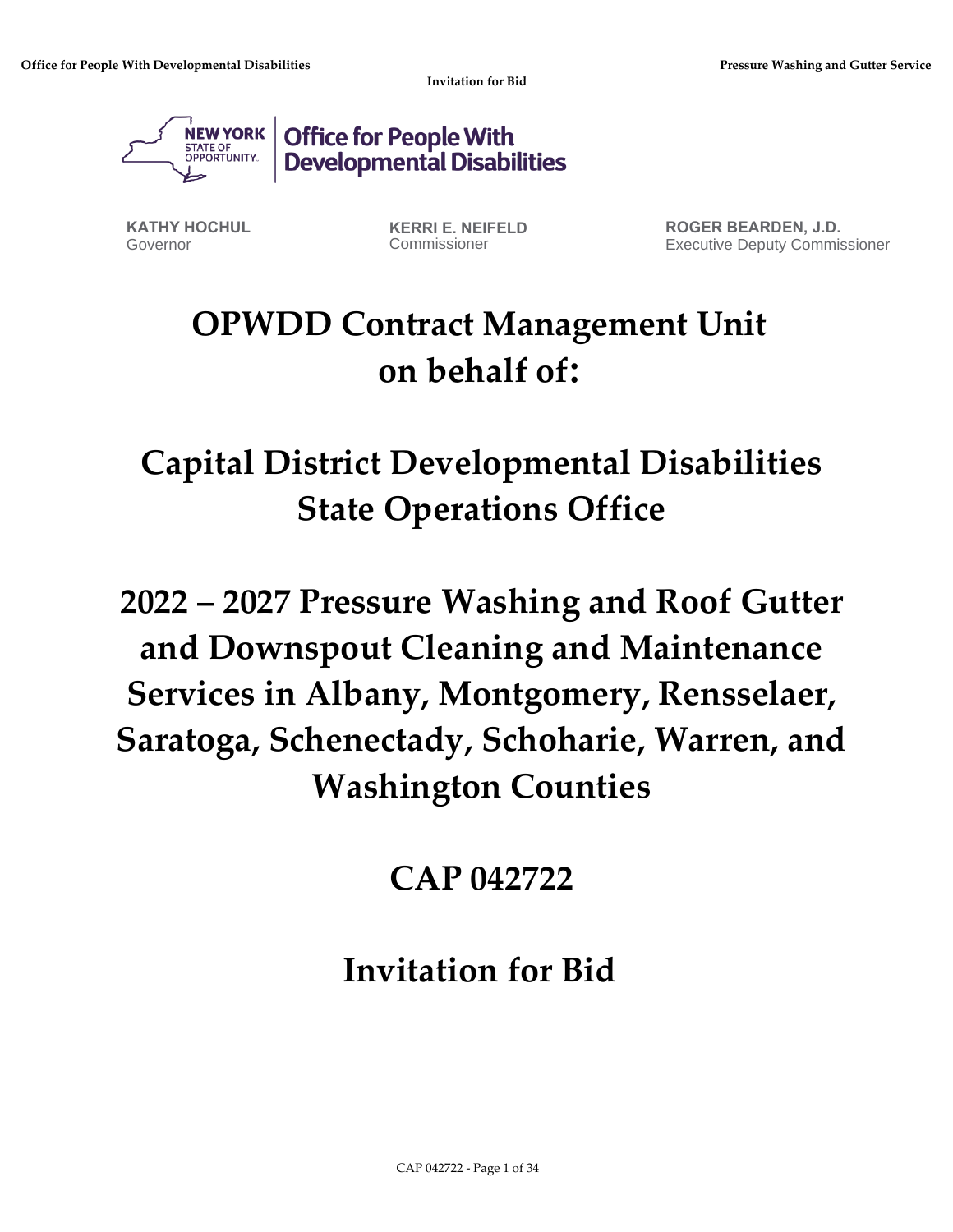#### **BID CONTENTS**

| 1.        | <b>INTRODUCTION</b><br>$\sim$ 3                                                                                       |                                                                                                                                                                                                                                                                                                                                                                                                                                                                                                   |
|-----------|-----------------------------------------------------------------------------------------------------------------------|---------------------------------------------------------------------------------------------------------------------------------------------------------------------------------------------------------------------------------------------------------------------------------------------------------------------------------------------------------------------------------------------------------------------------------------------------------------------------------------------------|
| 2.        |                                                                                                                       |                                                                                                                                                                                                                                                                                                                                                                                                                                                                                                   |
| 3.        |                                                                                                                       |                                                                                                                                                                                                                                                                                                                                                                                                                                                                                                   |
| 4.        | OBJECTIVE OF THIS IFB ________                                                                                        |                                                                                                                                                                                                                                                                                                                                                                                                                                                                                                   |
| 5.        |                                                                                                                       |                                                                                                                                                                                                                                                                                                                                                                                                                                                                                                   |
| 6.        | <b>SITE INSPECTIONS</b>                                                                                               | $\overline{4}$                                                                                                                                                                                                                                                                                                                                                                                                                                                                                    |
| 7.        |                                                                                                                       | $\frac{1}{2}$ $\frac{4}{4}$                                                                                                                                                                                                                                                                                                                                                                                                                                                                       |
| 8.        |                                                                                                                       |                                                                                                                                                                                                                                                                                                                                                                                                                                                                                                   |
| 9.        | <b>PAYMENT</b>                                                                                                        | $\overline{\phantom{1}}$ $\overline{\phantom{1}}$ $\overline{\phantom{1}}$ $\overline{\phantom{1}}$ $\overline{\phantom{1}}$ $\overline{\phantom{1}}$ $\overline{\phantom{1}}$ $\overline{\phantom{1}}$ $\overline{\phantom{1}}$ $\overline{\phantom{1}}$ $\overline{\phantom{1}}$ $\overline{\phantom{1}}$ $\overline{\phantom{1}}$ $\overline{\phantom{1}}$ $\overline{\phantom{1}}$ $\overline{\phantom{1}}$ $\overline{\phantom{1}}$ $\overline{\phantom{1}}$ $\overline{\$<br>$\overline{4}$ |
|           |                                                                                                                       | $-5$                                                                                                                                                                                                                                                                                                                                                                                                                                                                                              |
| 10.       |                                                                                                                       |                                                                                                                                                                                                                                                                                                                                                                                                                                                                                                   |
| 11.       | SUBCONTRACTING 5                                                                                                      |                                                                                                                                                                                                                                                                                                                                                                                                                                                                                                   |
| 12.       | <b>INSURANCE <i>CONTRASTER AND CONTRASTER AND CONTRASTER AND CONTRASTER</i></b>                                       | 5                                                                                                                                                                                                                                                                                                                                                                                                                                                                                                 |
| 13.       |                                                                                                                       | $\sim$ 6                                                                                                                                                                                                                                                                                                                                                                                                                                                                                          |
| A.        | <b>SUBMISSION REQUIREMENTS</b>                                                                                        | - 6                                                                                                                                                                                                                                                                                                                                                                                                                                                                                               |
| В.        | <b>REFERENCES</b>                                                                                                     | $\overline{7}$                                                                                                                                                                                                                                                                                                                                                                                                                                                                                    |
| C.        | <b>LATE BIDS</b>                                                                                                      |                                                                                                                                                                                                                                                                                                                                                                                                                                                                                                   |
| 14.       | PROCUREMENT INFORMATION, MANDATORY REOUIREMENTS                                                                       | $\overline{7}$                                                                                                                                                                                                                                                                                                                                                                                                                                                                                    |
| А.        |                                                                                                                       |                                                                                                                                                                                                                                                                                                                                                                                                                                                                                                   |
| <b>B.</b> |                                                                                                                       | -8                                                                                                                                                                                                                                                                                                                                                                                                                                                                                                |
| C.        |                                                                                                                       | $\overline{\phantom{1}}$ 8                                                                                                                                                                                                                                                                                                                                                                                                                                                                        |
| D.        | <b>INCURRED COSTS</b>                                                                                                 | $\overline{9}$                                                                                                                                                                                                                                                                                                                                                                                                                                                                                    |
| E.        |                                                                                                                       | $\overline{9}$                                                                                                                                                                                                                                                                                                                                                                                                                                                                                    |
| F.        | PERIOD OF VALIDITY                                                                                                    | $\overline{q}$                                                                                                                                                                                                                                                                                                                                                                                                                                                                                    |
| G.        |                                                                                                                       | <b>10</b>                                                                                                                                                                                                                                                                                                                                                                                                                                                                                         |
| Н.        | PUBLIC INFORMATION REQUIREMENTS / CONFIDENTIALITY / PUBLICATION RIGHTS                                                | <b>10</b>                                                                                                                                                                                                                                                                                                                                                                                                                                                                                         |
| Ι.        |                                                                                                                       | 11                                                                                                                                                                                                                                                                                                                                                                                                                                                                                                |
| J.        |                                                                                                                       | <b>12</b>                                                                                                                                                                                                                                                                                                                                                                                                                                                                                         |
| К.        |                                                                                                                       | <b>12</b>                                                                                                                                                                                                                                                                                                                                                                                                                                                                                         |
| L.        | <b>OMNIBUS PROCUREMENT ACT</b>                                                                                        | 12                                                                                                                                                                                                                                                                                                                                                                                                                                                                                                |
| М.<br>N.  | CONTRACT EXECUTION<br>VENDOR RESPONSIBILITY QUESTIONNAIRE                                                             | 13<br><b>13</b>                                                                                                                                                                                                                                                                                                                                                                                                                                                                                   |
| О.        | HEALTH INFORMATION PORTABILITY AND ACCOUNTABILITY ACT (HIPAA)                                                         | <b>13</b>                                                                                                                                                                                                                                                                                                                                                                                                                                                                                         |
| P.        | GENERAL DUTIES AND ADDITIONAL RESPONSIBILITIES __________________________________                                     | <b>13</b>                                                                                                                                                                                                                                                                                                                                                                                                                                                                                         |
| О.        | NYS INFORMATION SECURITY BREACH AND NOTIFICATION ACT (NYS TECHNOLOGY LAW, § 208)                                      | - 14                                                                                                                                                                                                                                                                                                                                                                                                                                                                                              |
| R.        | NONDISCRIMINATION IN EMPLOYMENT IN NORTHERN IRELAND: MACBRIDE FAIR EMPLOYMENT PRINCIPLES 14 14                        |                                                                                                                                                                                                                                                                                                                                                                                                                                                                                                   |
| S.        | BIDDER'S CERTIFICATION OF COMPLIANCE WITH STATE FINANCE LAW § 139-K (5)                                               | <b>14</b>                                                                                                                                                                                                                                                                                                                                                                                                                                                                                         |
| Т.        | BIDDER'S AFFIRMATION OF UNDERSTANDING AND AGREEMENT PURSUANT TO STATE FINANCE LAW § 139-J (3) AND § 139-J (6)(B)      | <b>14</b>                                                                                                                                                                                                                                                                                                                                                                                                                                                                                         |
| U.        |                                                                                                                       | 15                                                                                                                                                                                                                                                                                                                                                                                                                                                                                                |
| V.        | NON-COLLUSIVE BIDDING CERTIFICATION                                                                                   | 15                                                                                                                                                                                                                                                                                                                                                                                                                                                                                                |
| W.        | 16                                                                                                                    |                                                                                                                                                                                                                                                                                                                                                                                                                                                                                                   |
| X.        |                                                                                                                       | <b>16</b>                                                                                                                                                                                                                                                                                                                                                                                                                                                                                         |
| 15.       |                                                                                                                       |                                                                                                                                                                                                                                                                                                                                                                                                                                                                                                   |
| 16.       | <b>CONSULTANT DISCLOSURE</b>                                                                                          | 17                                                                                                                                                                                                                                                                                                                                                                                                                                                                                                |
| 17.       |                                                                                                                       | 17                                                                                                                                                                                                                                                                                                                                                                                                                                                                                                |
|           |                                                                                                                       | 18                                                                                                                                                                                                                                                                                                                                                                                                                                                                                                |
|           | <b>COST PROPOSAL FORM EXAMPLE THE SERVICE SERVICE SERVICE SERVICE SERVICE SERVICE SERVICE SERVICE SERVICE SERVICE</b> | 27                                                                                                                                                                                                                                                                                                                                                                                                                                                                                                |
|           | <b>NO-BID FORM</b>                                                                                                    | 34                                                                                                                                                                                                                                                                                                                                                                                                                                                                                                |
|           |                                                                                                                       |                                                                                                                                                                                                                                                                                                                                                                                                                                                                                                   |

#### **ADDITIONAL REQUIRED FORMS (MUST BE SUBMITTED WITH BID OR WITHIN 3 BUSINESS DAYS OF REQUEST BY OPWDD. FAILURE TO SUBMIT THESE FORMS WILL RESULT IN BID DISQUALIFICATION):**

ATTACHMENT 1: References ATTACHMENT 2: Vendor Responsibility Questionnaire

#### **REFERENCE MATERIAL**

Contract Template with Appendix A & Supplement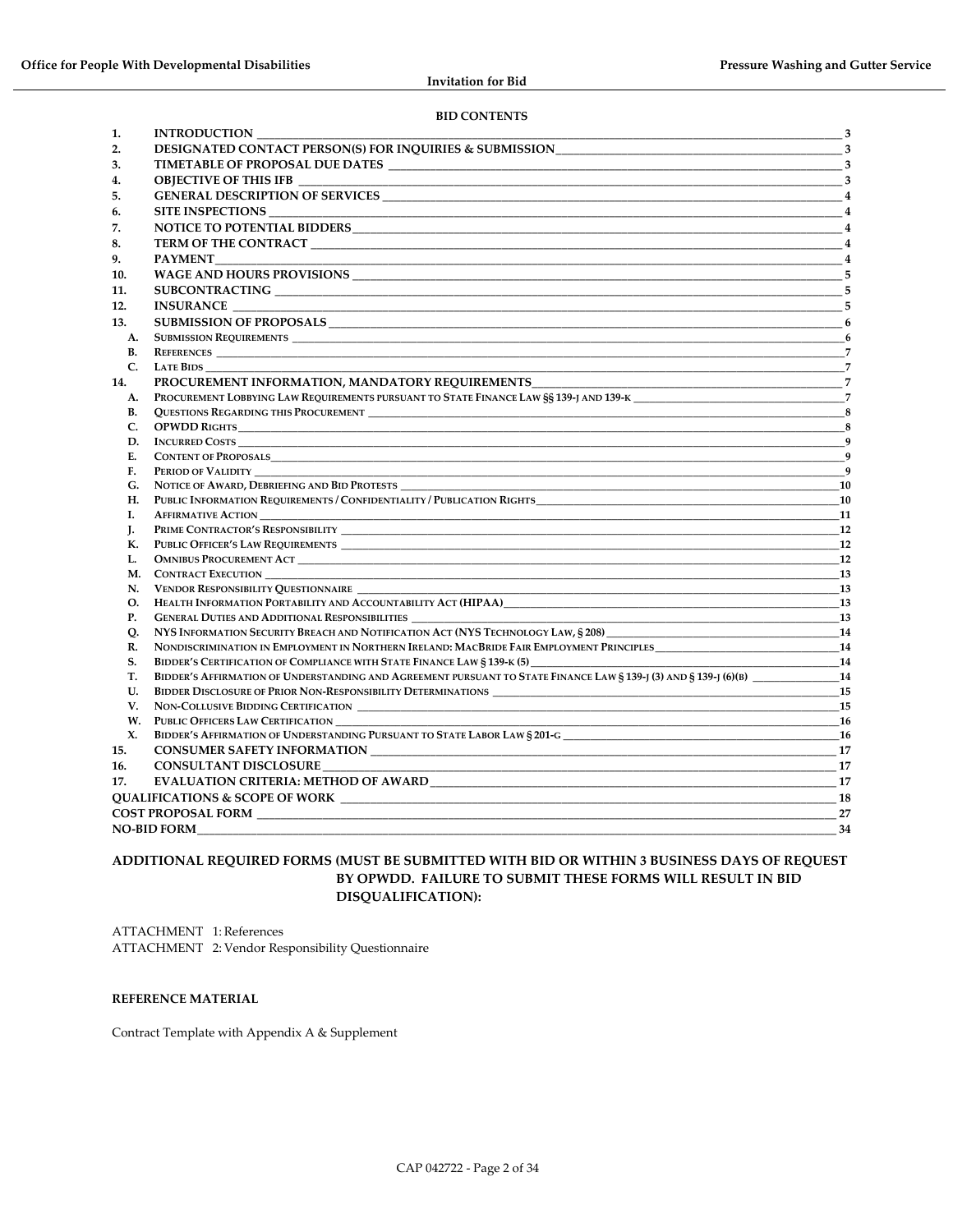### <span id="page-2-0"></span>**1. Introduction**

The New York State Office for People with Developmental Disabilities (hereinafter "OPWDD") has the authority to provide care, treatment, rehabilitation, education, training and support services to developmentally disabled persons. OPWDD is also empowered to take all actions necessary, desirable, and proper to carry out its purposes and objectives within budgetary amounts made available by appropriations. Capital District Developmental Disabilities State Operations Office (hereinafter "OPWDD") is an agency of OPWDD serving Albany, Fulton, Montgomery, Rensselaer, Saratoga, Schenectady, Schoharie, Warren, and Washington counties.

OPWDD contracts with numerous organizations to provide these required services and other physical benefits. Such contracts may be with not-for-profit or for-profit organizations as well as with other governmental organizations.

### <span id="page-2-1"></span>**2. Designated Contact Person(s) For Inquiries & Submission**

**Keith Ryer, CMS 1 for Christopher Davis, CMS 2 OPWDD Contract Management Unit 26 Center Circle Wassaic, New York 12592-2637 Phone: 845-877-6821 x3321 Fax: 845-877-3004 [eny.nyc.li.contracthub@opwdd.ny.gov](mailto:eny.nyc.li.contracthub@opwdd.ny.gov)**

### <span id="page-2-2"></span>**3. Timetable of Proposal Due Dates**

| <b>IFB Release Date</b>                 | 24 March 2022        |
|-----------------------------------------|----------------------|
| Final Date for Receipt of Questions     | 06 April 2022        |
| Official Responses to Questions By      | 13 April 2022        |
| Proposal Due Date - Bid Opening*        | 2:00pm 27 April 2022 |
| Evaluation & Selection                  | 11 May 2022          |
| Notification of Awards                  | 11 May 2022          |
| Contract start date (subject to change) | 01 July 2022         |

\*Bid Opening to be via Web Ex, not in person. Please see page 6, Section 13.A. (4) for details

### **OPWDD has sole discretion to change the above dates**

### <span id="page-2-3"></span>**4. Objective of this IFB**

The purpose of this IFB is to contract with responsive and responsible vendors interested in performing the tasks and services described within the section of this IFB identified as "Qualifications & Scope of Work."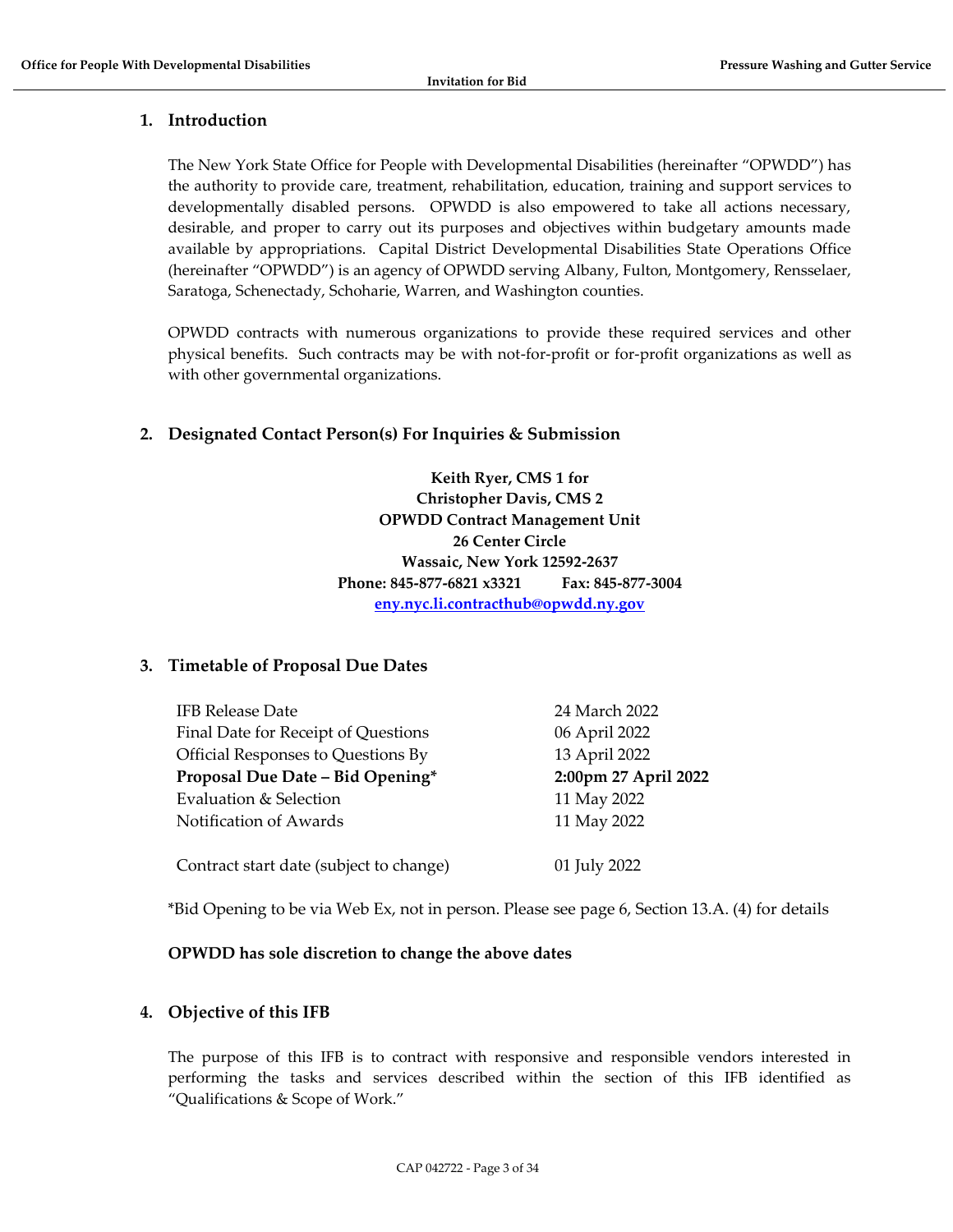### <span id="page-3-0"></span>**5. General Description of Services**

This IFB is for interested bidders to submit a bid for Pressure Washing and Roof Gutter and Downspout Cleaning and Maintenance Services for OPWDD sites, according to the specifications, terms and conditions as enumerated in "Scope of Work" of this IFB.

### <span id="page-3-1"></span>**6. Site Inspections**

It is the Bidders obligation to visit any and all sites they wish to bid on. OPWDD will make **no allowance or concession** to the Bidder for any alleged misunderstanding or deception because of quality, character, location, or other conditions. It is the responsibility of the bidder to know the site(s) requirements based upon the service being requested. The telephone number for each site has been provided. It is the Bidders responsibility to set up an appointment with each House Manager to determine the specific requirements of all aspects of the sites in relation to the service to be provided.

### <span id="page-3-2"></span>**7. Notice to Potential Bidders**

Receipt of these bid documents does not indicate OPWDD has pre-determined any vendor qualifications to receive a contract award. Such determination will be made after the bid opening and will be based upon an evaluation of all bid submissions and compared to the specific requirements and qualifications contained in these bid documents.

### <span id="page-3-3"></span>**8. Term of the Contract**

The term of this contract will be defined in the Contract Agreement, but is anticipated to be a five year contract, unless an amendment is mutually agreed upon by both parties and approved by the Office of the State Comptroller (OSC).

### <span id="page-3-4"></span>**9. Payment**

Prices are to remain constant for the initial year of the contract. Approaching every contract anniversary date, the Contractor may request, or OPWDD give notice of, an annual price adjustment for the subsequent year. The request or notice must be submitted in writing between 30 days and 60 days prior to the contract anniversary date. OPWDD has the sole discretion in determining the rate to be approved. The adjustment shall be based upon the most recently available, "CPI-U", not seasonally adjusted, Northeast Region, all items, with the adjustment calculated on a 12-month percent change based on the month 60 days prior to the contract anniversary. Any price adjustment shall not exceed 3.0% per annum.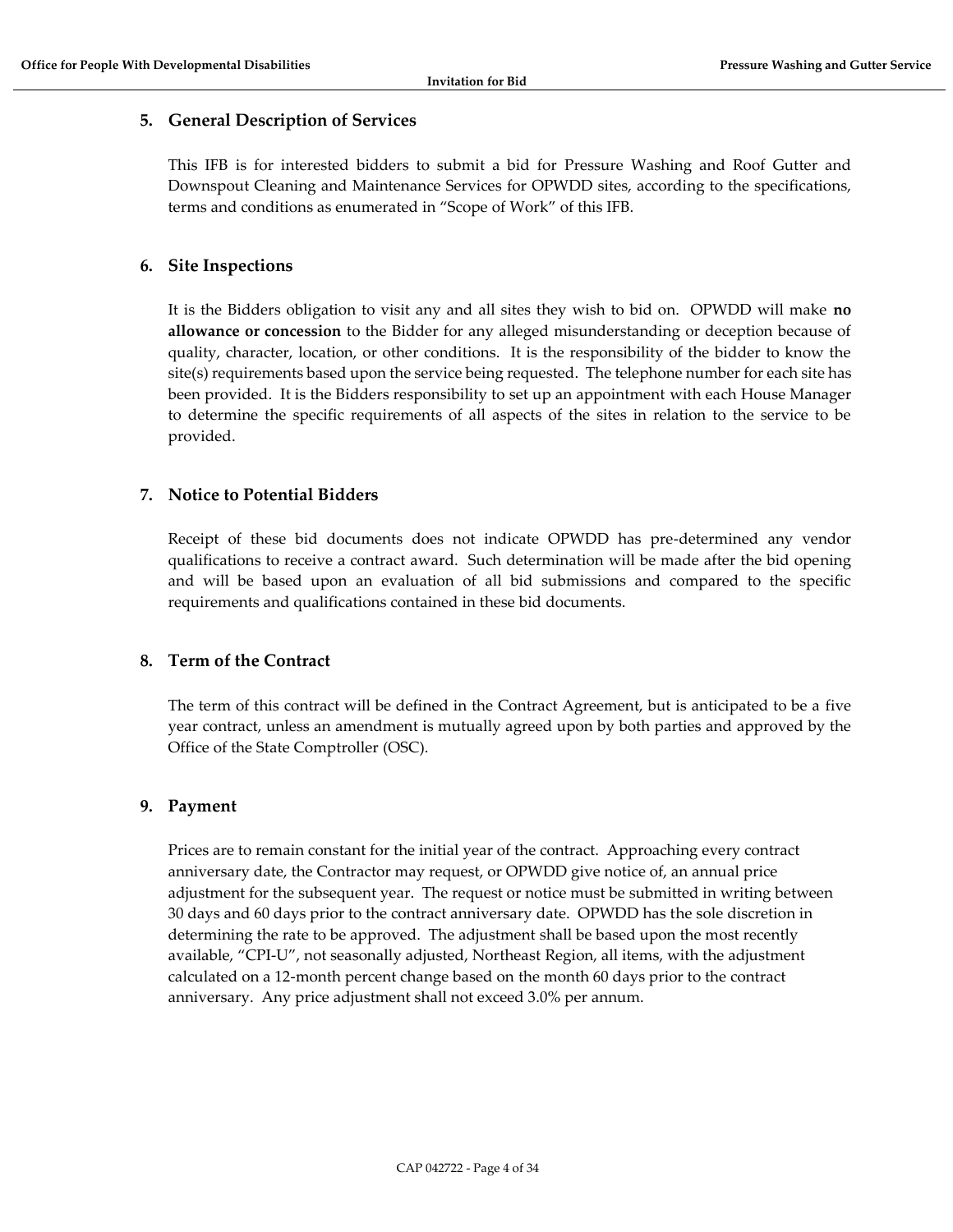#### <span id="page-4-0"></span>**10. Wage and Hours Provisions**

If this is a public work contract covered by Article 8 of the Labor Law or a building service contract covered by Article 9 thereof, neither Contractor's employees nor the employees of its subcontractors may be required or permitted to work more than the number of hours or days stated in said statutes, except as otherwise provided in the Labor Law and as set forth in prevailing wage and supplement schedules issued by the State Labor Department.

Pursuant to § 9 (A), Contractor and its subcontractors must pay at least the prevailing wage rate and pay or provide the prevailing supplements, including the premium rates for overtime pay, as determined by the State Labor Department in accordance with the Labor Law.

Pursuant to § 9 (A), Contractor and its subcontractors must provide OPWDD with a certified payroll when submitting an invoice for payment.

#### <span id="page-4-1"></span>**11. Subcontracting**

No Subcontracting of services is allowed with this IFB without written permission of OPWDD. For further information, please see section 14 J.

#### <span id="page-4-2"></span>**12. Insurance**

The Contractor agrees that without expense to the State, insurance will be maintained during the period of the proposal and contract, insurance of the kinds and in the amounts indicated, with insurance companies authorized to do such business in the State of New York, covering all operations under this proposal and contract.

- A. The Contractor shall furnish to OPWDD a Certificate or Certificates in a form satisfactory to the Agency, showing compliance with the requirements of this section. The State of New York Office for People with Developmental Disability will be expressly named as additional insured on each policy in accordance with above. Certificates of insurance should be forwarded to the OPWDD with the signed agreement and thereafter annually on the contract anniversary date. Certificates shall state the policies shall not be changed or cancelled until 30 days written notice has been given to OPWDD. Required insurances are:
	- (1) A policy covering the obligations of the successful bidder in accordance with the Workers' Compensation Law. The contract shall be void and of no effect unless the successful bidder procures such policy and maintains it during the period of the contract. The Workers Compensation Board website can be found here: www.wcb.ny.gov/
	- (2) Policies covering bodily injury, liability and property damage of the types hereinafter specified, each with limits of liability not less than \$1,000,000.00 for all damages arising out of bodily injury, including death at any time resulting there from, sustained by one person in any one accident, and subject to that limit for that person, and not less than \$2,000,000.00 for all damages arising out of bodily injury, including death at any time resulting there from,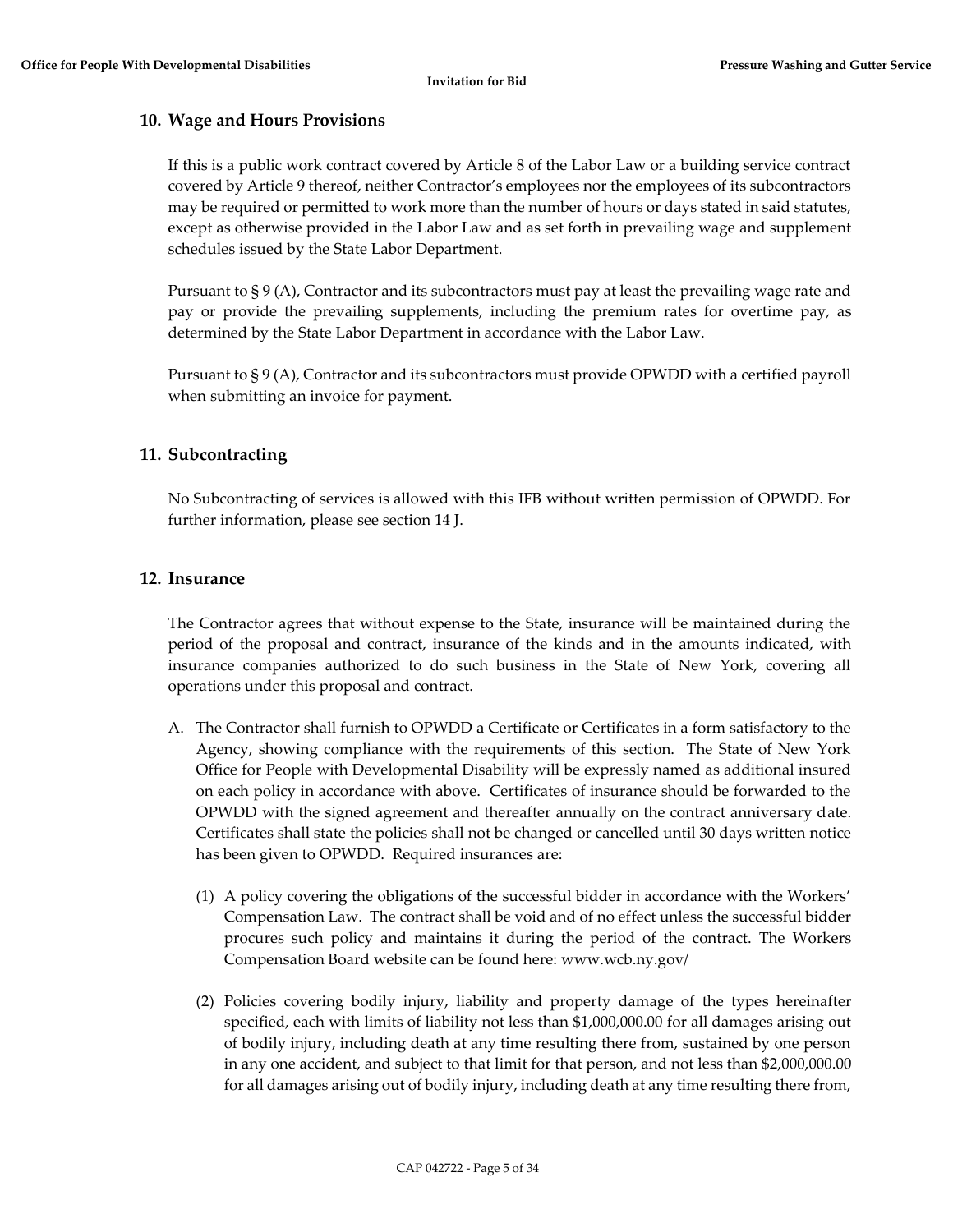sustained by two or more persons in any accident and not less than \$2,000,000.00 for all damages arising out of injury or destruction of property.

- a. Contractor's liability insurance issued to and covering the liability of the successful bidder with respect to all work performed by them under the proposal and the contract.
- b. Protective liability insurance issued to and covering the liability of the people of the State of New York with respect to all operations under this proposal and the contract, by the successful bidder, including omissions and supervisory acts of the State.

### <span id="page-5-1"></span><span id="page-5-0"></span>**13. Submission of Proposals**

#### **A. Submission Requirements**

**One (1) original** Bidder **Cost Proposal Form** is required to submit a bid. All proposals in response to this IFB must be received by OPWDD no later than the proposal due date and time.

One (1) original of each additional required form, as listed on page 2 (References and Vendor Responsibility Questionnaire), must be received either by the proposal due date or within 3 business days of request by OPWDD. It is strongly recommended that these additional forms are submitted by the proposal due date. Failure to submit the forms as specified above will result in the bid being disqualified.

- (1) **Overnight delivery can take a minimum of two (2) business days to be received by OPWDD. Bidders mailing their responses must allow sufficient mail delivery time to ensure receipt of their proposals by the Bid Opening Date listed on the cover page. Do not depend upon an expedited, "early AM," or similar delivery service to timely deliver to OPWDD.**
- (2) All proposals should be submitted in a sealed envelope with *the following information clearly displayed on the exterior of the packaging:* **Bidder's name and address; "Sealed Bid" with the IFB title; Proposal Due Date**
- (3) Proposals should be **mailed** or **hand delivered** to the following address:

OPWDD Contract Management Unit – **IFB: CAP 042722** C/O Keith Ryer, CMS 1 26 Center Circle, Building 58, Service Building Wassaic, New York, 12592-2637

(4) Bid Opening will be done via Web Ex following standard formal bid opening procedures. If bidders wish to "attend", they may do so by calling: **1-518-549-0500 at 2:00pm 27 April 2022**. Bidders will be asked for an ATTENDEE CODE. Enter **161 965 8634 followed by the # sign.**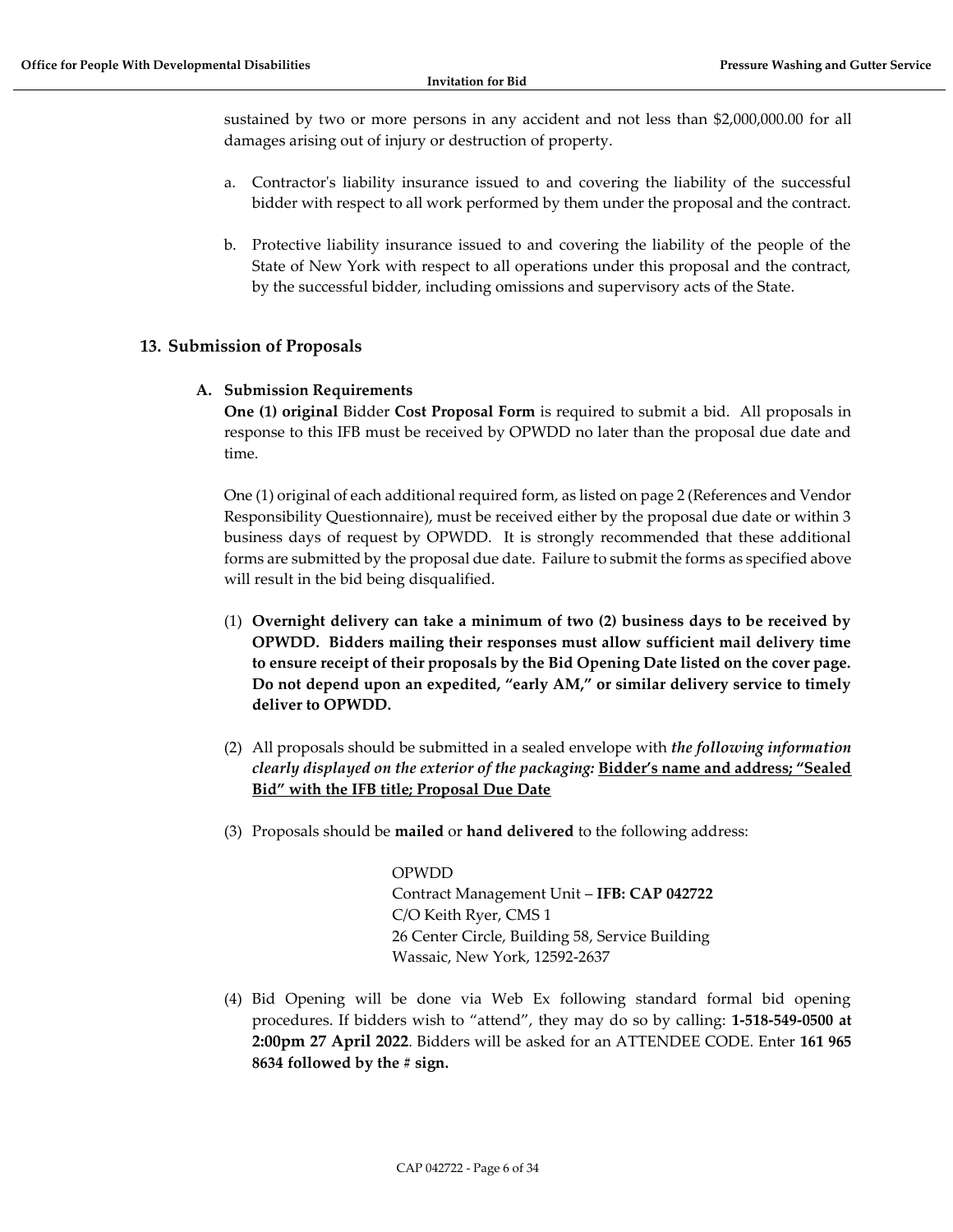All proposals and accompanying documentation become the property of OPWDD and ordinarily will not be returned.

#### <span id="page-6-0"></span>**B. References**

All bidders must submit at least three (3) work references that will verify that the bidder or its principals have at least three (3) years of relevant experience to complete the work as listed in Qualifications and Scope of Work.

<span id="page-6-1"></span>**C. Late Bids**

Any Bid received at the specified location after the time specified will be considered a late Bid. A late Bid shall not be considered for award unless: (i) no timely Bids meeting the requirements of the Bid Documents are received or, (ii) in the case of a multiple award, an insufficient number of timely Bids were received to satisfy the multiple award; and acceptance of the late Bid is in the best interests of the Authorized Users. Delays in United States mail deliveries or any other means of transmittal, including couriers or agents of the Authorized User shall not excuse late Bid submissions. Similar types of delays, including but not limited to, bad weather or security procedures for parking and building admittance shall not excuse late Bid submissions. Determinations relative to Bid timeliness shall be at the sole discretion of OPWDD. **No late proposals will be considered if the delay in submission results from the fault of the bidder or from any factor within the direct or indirect control of the bidder.**

### <span id="page-6-3"></span><span id="page-6-2"></span>**14. Procurement Information, Mandatory Requirements**

### **A. Procurement Lobbying Law Requirements pursuant to State Finance Law §§ 139-j and 139-k**

**Effective January 1, 2006**: Pursuant to State Finance Law §§ 139-j and 139-k, this solicitation includes and imposes certain restrictions on communications between OPWDD and Bidder during the procurement process. A Bidder is restricted from making contact from the earliest Notice of Intent to Solicit Offers through final award and approval of the Procurement Contract by OPWDD and, if applicable, the Office of the State Comptroller (OSC), to other than designated staff unless it is a contact that is included among certain statutory exceptions set forth in State Finance Law § 129-j (3)(a). Designated staff, as of the date hereof, is (are) identified in this solicitation.

**The designated contact person is Christopher Davis, CMS 2[,](mailto:%20Christopher.m.Davis@opwdd.ny.gov)** [Christopher.m.Davis@opwdd.ny.gov](mailto:%20Christopher.m.Davis@opwdd.ny.gov)**. The Restricted Period for this procurement begins with the date of the advertisement in the NYS Contract Reporter and will end when the NYS Office of the State Comptroller has approved the contract. All contact during the Restricted Period regarding this procurement must be made with the OPWDD designated contact person.** 

OPWDD employees are also required to obtain certain information when contacted during the restricted period and make a determination of the responsibility of the Bidder pursuant to these two statutes. Certain findings of non-responsibility can result in rejection for contract award. In the event of two findings within a four-year period, the Bidder is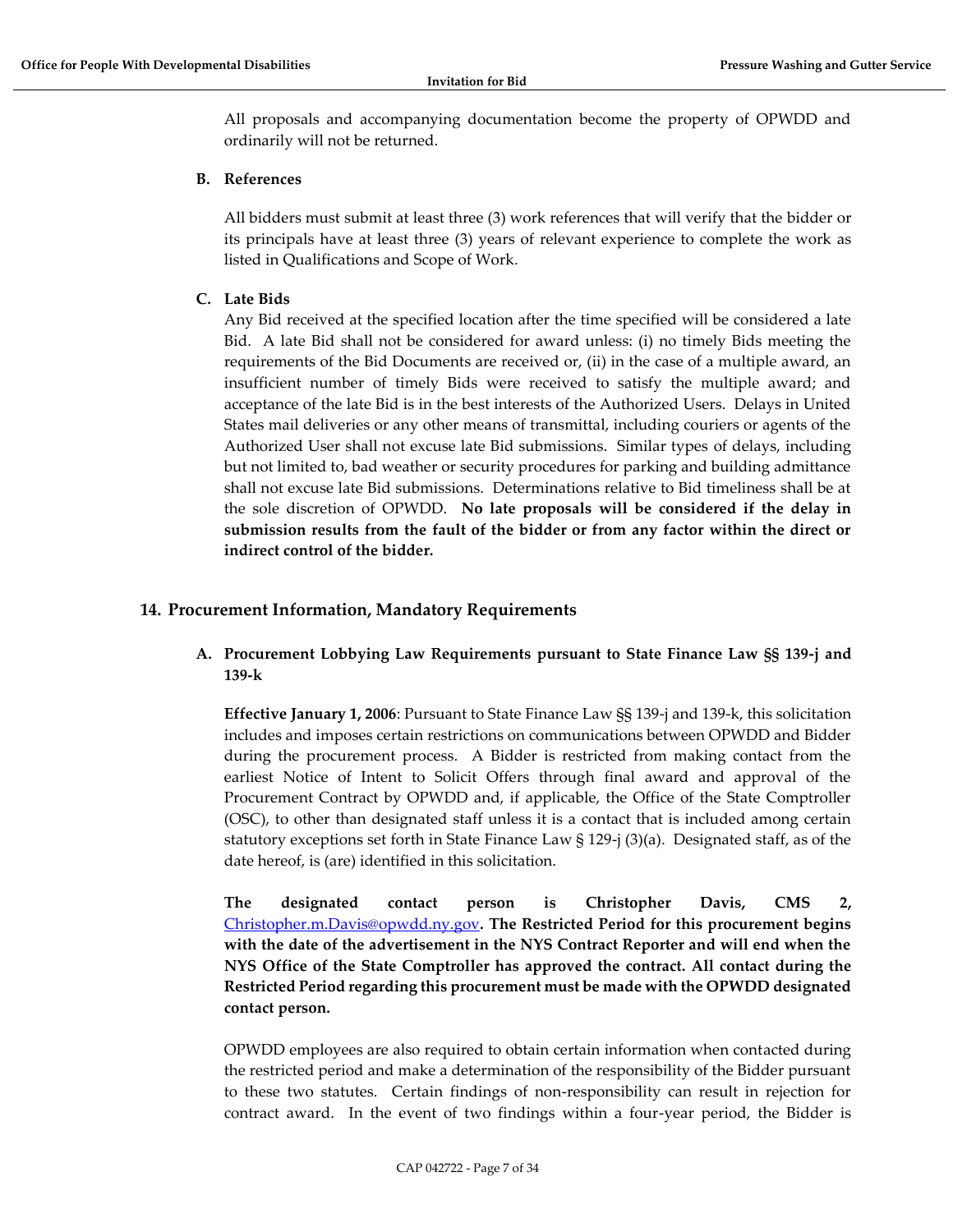debarred from obtaining governmental Procurement Contracts. Bidders will be informed in writing of any preliminary OPWDD finding of non-responsibility and will be afforded administrative due process prior to a final determination being made.

### <span id="page-7-0"></span>**B. Questions Regarding this Procurement**

All questions regarding this procurement must be submitted in writing, by fax, mail, or email to the contact person listed in **Section 2, 'Designated Contact Person(s) For Inquiries & Submissions'** of this solicitation. Questions that are emailed must be submitted via email address to [eny.nyc.li.contracthub@opwdd.ny.gov,](mailto:eny.nyc.li.contracthub@opwdd.ny.gov) and should reference the IFB title name and number in the subject line of the email.

OPWDD will post official answers to the questions to the Contract Reporter and the OPWDD website by the date indicated in **Section 3, 'Timetable of Proposal Due Date'.**

If a bidder discovers a possible error in this IFB, immediately notify the contact person indicated in **Section 2 'Designated Contact Person(s) for Inquiries & Submissions'**, of such error and request clarification, correction or modification to this document via email address eny.nyc.li.contracthub@opwdd.ny.gov. All inquiries concerning corrections must reference the IFB title and number in the subject line of the email, and cite the particular bid section and paragraph number in the body of the email. Prospective Bidders should note that any such notice must be given, and all clarification and exceptions including those relating to the term and conditions are to be resolved prior to the proposal submission deadline. If there is a substantial error, the entire bidders list will be notified and the IFB change will be posted on the Contract Reporter, as well as e-mail replies to all bidders. OPWDD shall make IFB modifications, provided that such modification would not materially benefit or disadvantage any particular bidder.

### <span id="page-7-1"></span>**C. OPWDD Rights**

- (1) OPWDD reserves the right to use any and all ideas presented in any response to the IFB. Selection or rejection of any proposal does not affect this right. OPWDD shall also have unlimited rights to disclose or duplicate, for any purpose whatsoever, all information or other work product developed, derived, documented or furnished by the Bidder under any agreement resulting from this IFB.
- (2) In the event of contract award, all documentation produced as part of the contract will become the exclusive property of OPWDD. OPWDD reserves a royalty free, nonexclusive, and irrevocable license to reproduce, publish, or otherwise use such documentation and to authorize others to do so.
- (3) OPWDD reserves the right to:
	- a. Reject any or all proposals received in response to this IFB (Invitation for Bid);
	- b. Withdraw the IFB at any time, at the agency's sole discretion;
	- c. Make an award under the IFB in whole or in part;
	- d. Disqualify any Bidder whose conduct or proposal fails to conform to the requirements of this IFB. Selection may also include such issues as past performance;
	- e. Seek clarifications and revisions of proposals;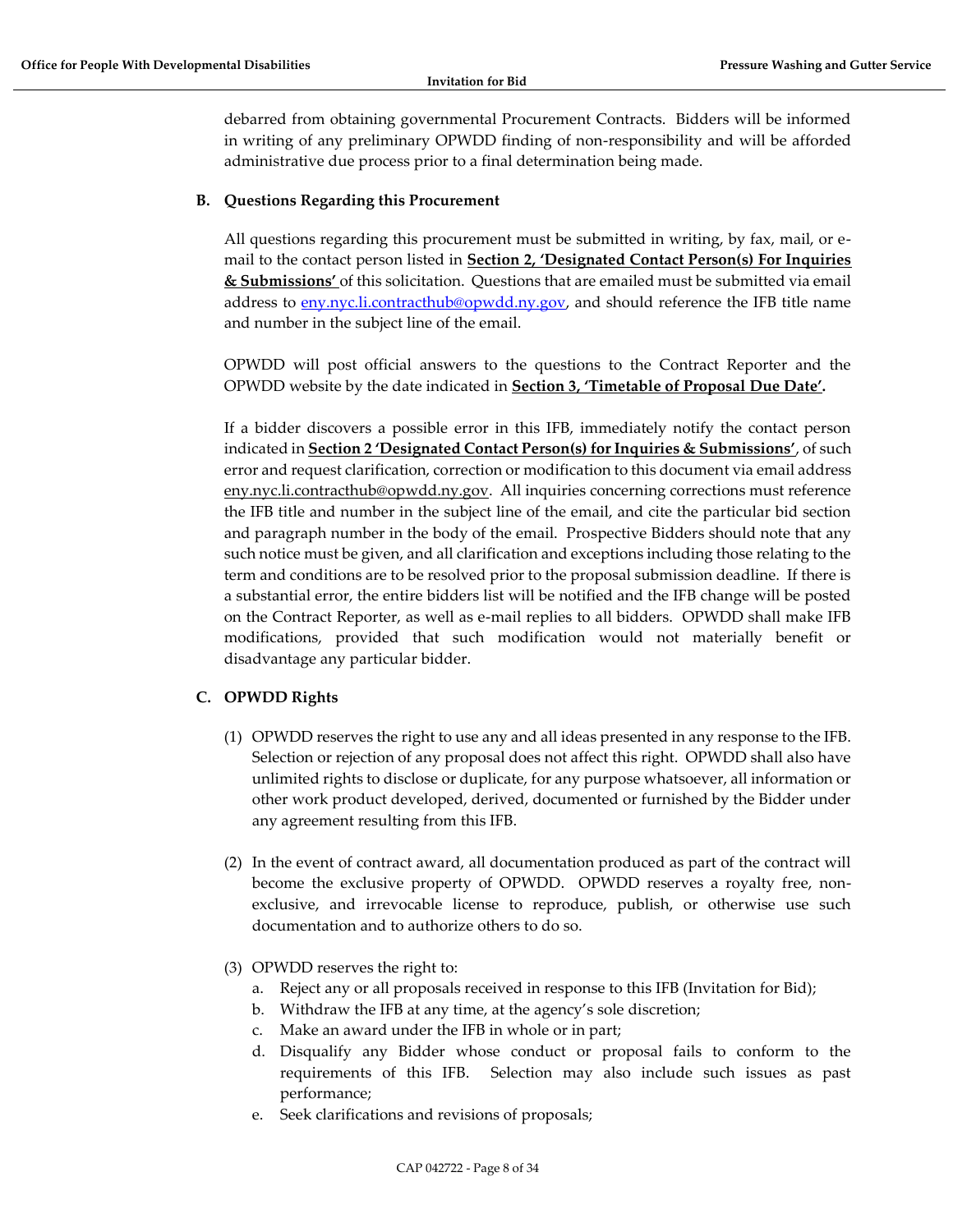- f. Use proposal information obtained through site visits, management interviews and the State's investigation of a bidder's qualifications, experience, ability or financial standing, and any material or information submitted by the bidder in response to the agency's request for clarifying information in the course of evaluation and/or selection under the IFB;
- g. Bidders are cautioned to verify their Bids before submission, as amendments to Bids or requests for withdrawal of Bids received by the Commissioner after the time specified for the Bid opening, may not be considered;
- h. *Prior to the bid opening*, amend the IFB specifications to correct errors or oversights, or to supply additional information, as it becomes available;
- i. *Prior to the bid opening*, direct bidders to submit proposal modifications addressing subsequent IFB amendments;
- j. Change any of the scheduled dates, including start dates, stated herein upon notice to the Bidders;
- k. Eliminate any mandatory, non-material specifications that cannot be complied with by all of the prospective bidders;
- l. Waive any requirements that are not material;
- m. Negotiate with the successful bidder within the scope of the IFB in the best interests of the state;
- n. Conduct contract negotiations with the next responsible bidder, should the agency be unsuccessful in negotiating with the selected bidder;
- o. Utilize any and all ideas submitted in the proposals received;
- p. Unless otherwise specified in the solicitation, every offer is firm and not revocable for a period of 60 days from the bid opening; and,
- q. Require clarification at any time during the procurement process and/or require correction of arithmetic or other apparent errors for the purpose of assuring a full and complete understanding of a bidders proposal and/or to determine a bidders compliance with the requirements of the solicitation.

#### <span id="page-8-0"></span>**D. Incurred Costs**

The State of New York shall not be liable for any costs incurred by a Bidder in the preparation and production of a proposal. Any work performed prior to the issuance of a fully executed contract or delivery of an order by OPWDD to the Contractor will be done only to the degree the Contractor voluntarily assumes the risk of nonpayment.

### <span id="page-8-1"></span>**E. Content of Proposals**

To be considered responsive, a Bidder should submit complete proposals that satisfy all the requirements stated in this IFB. Proposals that do not include the listed required forms may be rejected as nonconforming.

### <span id="page-8-2"></span>**F. Period of Validity**

Each Bidder's Proposal must include a statement as to the period during which the provisions of the proposal will remain valid. All elements of the bid and proposal shall remain in effect for a minimum of 180 days.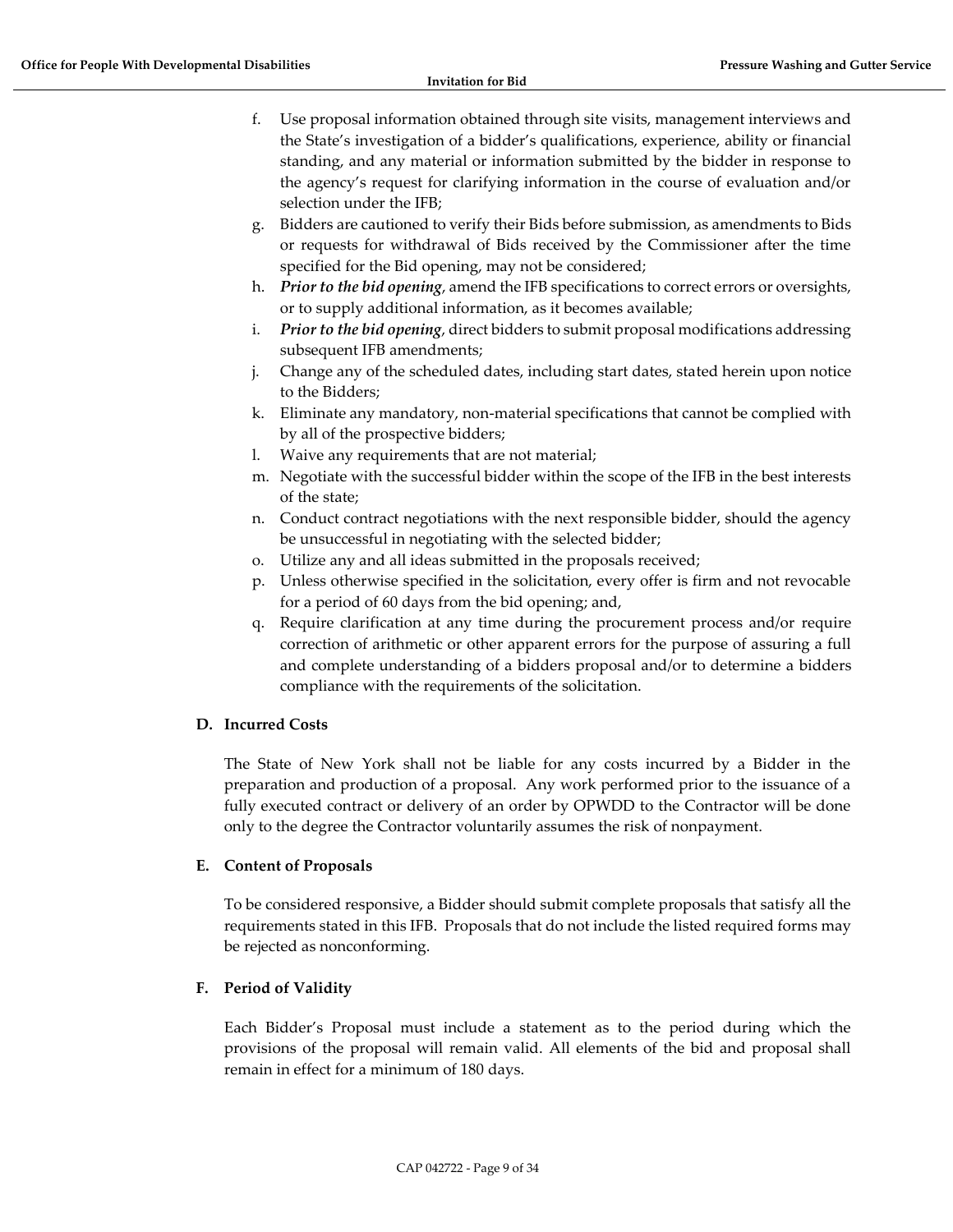#### <span id="page-9-0"></span>**G. Notice of Award, Debriefing and Bid Protests**

- (1) The successful Bidder or its agent shall not make any news releases or any other disclosure relating to this contract award without the explicit approval of OPWDD.
- (2) OPWDD will notify all unsuccessful Bidders, at or about the time of bid award, of the fact that their proposals were not selected. Each unsuccessful Bidder may at that time request a debriefing by OPWDD as to why its proposal was not selected. The scope of such debriefings will ordinarily be limited to the strengths and weaknesses of the individual Bidder's proposal unless the contracts resulting from this procurement have been approved by OSC.
- (3) Bidders wishing to file protest of the awarding of a bid(s) must notify OPWDD, in writing, of their intent to protest the award within ten (10) working days of their receipt of notice of non-award. The protest should identify the name and number of the IFB and the award date; indicate the bidder's interpretation as to why they feel they were denied the award (i.e., summarize the deficiencies identified during the debriefing) and state their justification for the bid protest. Bid protests must be mailed to NYS OPWDD, Contract Management Unit, 44 Holland Avenue, 3rd Floor, Albany, New York 12229- 0001.

#### <span id="page-9-1"></span>**H. Public Information Requirements / Confidentiality / Publication Rights**

- (1) All the proposals upon submission will become the property of OPWDD. Materials / documents produced by the Contractor in the fulfillment of its obligations under contract with OPWDD become the property of OPWDD unless prior arrangements have been made with respect to specific documents.
- (2) OPWDD will have the right to disclose all or any part of a proposal to public inspection based on its determination of what disclosure will serve the public interest. Upon approval of the contract by OSC, all terms of the contract become available to the public.
- (3) Prospective Bidders are further advised that, except for trade secrets and certain personnel information (both of which OPWDD has reserved the right to disclose), all parts of proposals must ultimately be disclosed to those members of the general public making inquiry under the New York State Freedom of Information Law (NYS Public Officers Law article 6) although proposal contents cannot ordinarily be disclosed by OPWDD prior to bid award.
	- a. Should a Bidder wish to request exception from public access to information contained in its proposal, the Bidder must specifically identify the information and explain in detail why public access to the information would be harmful to the Bidder. Use of generic trade secret legends encompassing substantial portions of the proposal or simple assertions of trade secret interest without substantive explanation of the basis therefore will be regarded as non-responsive requests for exception from public access will not be considered by OPWDD in the event of a Freedom of Information request for proposal information is received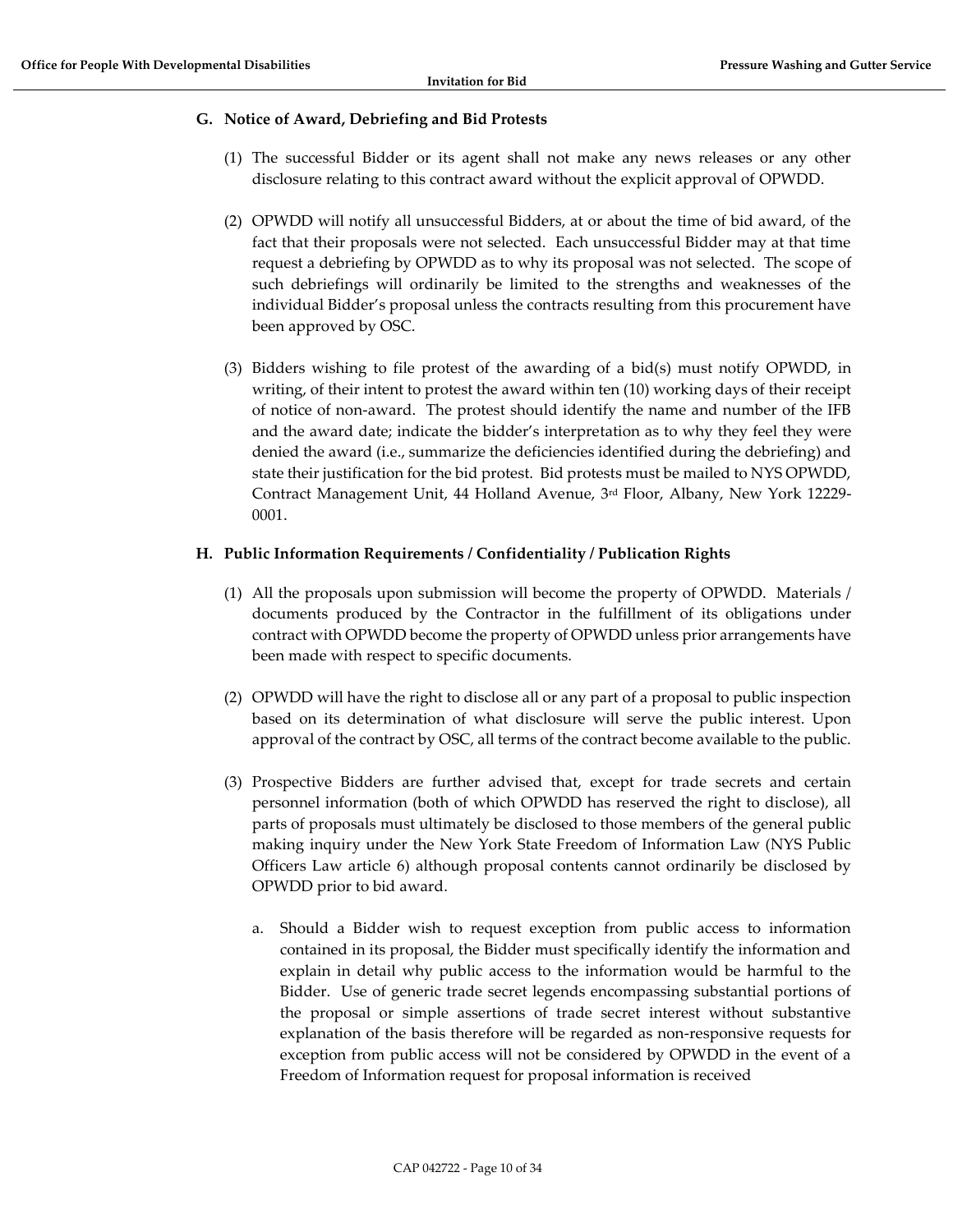- (4) The bidder and OPWDD agree that all communications, until the effective date of the contract, shall be made in confidence, shall be used only for purposes of the contract, and that no information shall be disclosed by the recipient party except as required by Federal or State law.
- (5) The bidder shall treat all information, in particular information relating to OPWDD service recipients and providers, obtained by it through its performance under contract, as confidential information, to the extent that confidential treatment is provided under New York State and Federal law, and shall not use any information so obtained in any manner except as necessary to the proper discharge of its obligations and securement of its rights hereunder. Bidder is responsible for informing its employees of the confidentiality requirements of this agreement.
- (6) The Contractor may not utilize any information obtained via interaction with OPWDD in any public medium (media-radio, television), (electronic-internet), (print-newspaper, policy paper, journal/ periodical, book, etc.) or public speaking engagement without the official prior approval of OPWDD Senior Management. Contractors bear the responsibility to uphold these standards rigidly and to require compliance by their employees and subcontractors. Requests for exemption to this policy shall be made in writing, at least 14 days in advance, to OPWDD Contract Management Unit, 44 Holland Avenue (3rd Floor), Albany, New York 12229.
- (7) The Contractor agrees that no brochure, news/media/press release, public announcement, memorandum, or other information of any kind regarding the Contract shall be disseminated in any way to the public, nor shall any presentation be given regarding the Contract without the prior written approval of the OPWDD, which written approval shall not be unreasonably withheld or delayed provided, however, that Contractor shall be authorized to provide copies of the Contract and answer any questions relating thereto to any State or federal regulators or, in connection with its financial activities, to financial institutions for any private or public offering.

### <span id="page-10-0"></span>**I. Affirmative Action**

- (1) OPWDD is in full accord with the aims and effort of the State of New York to promote equal opportunity for all persons and to promote equality of economic opportunity for minority group members and women who own business enterprises, and to ensure there are no barriers, through active programs, that unreasonably impair access by Minority and Women-Owned Business Enterprises (M/WBE) to State contracting opportunities. OPWDD encourages business that are minority or woman owned, to become certified with Empire State Development.
- (2) Prospective Bidders to this IFB are subject to the provisions of Executive Law article 15- A and regulations issued there under.
- (3) Any contract in the amount of \$25,000 or more which is awarded as a result of this IFB will be subject to all applicable State and Federal regulations, laws, executive orders and policies regarding affirmative action and equal employment opportunities.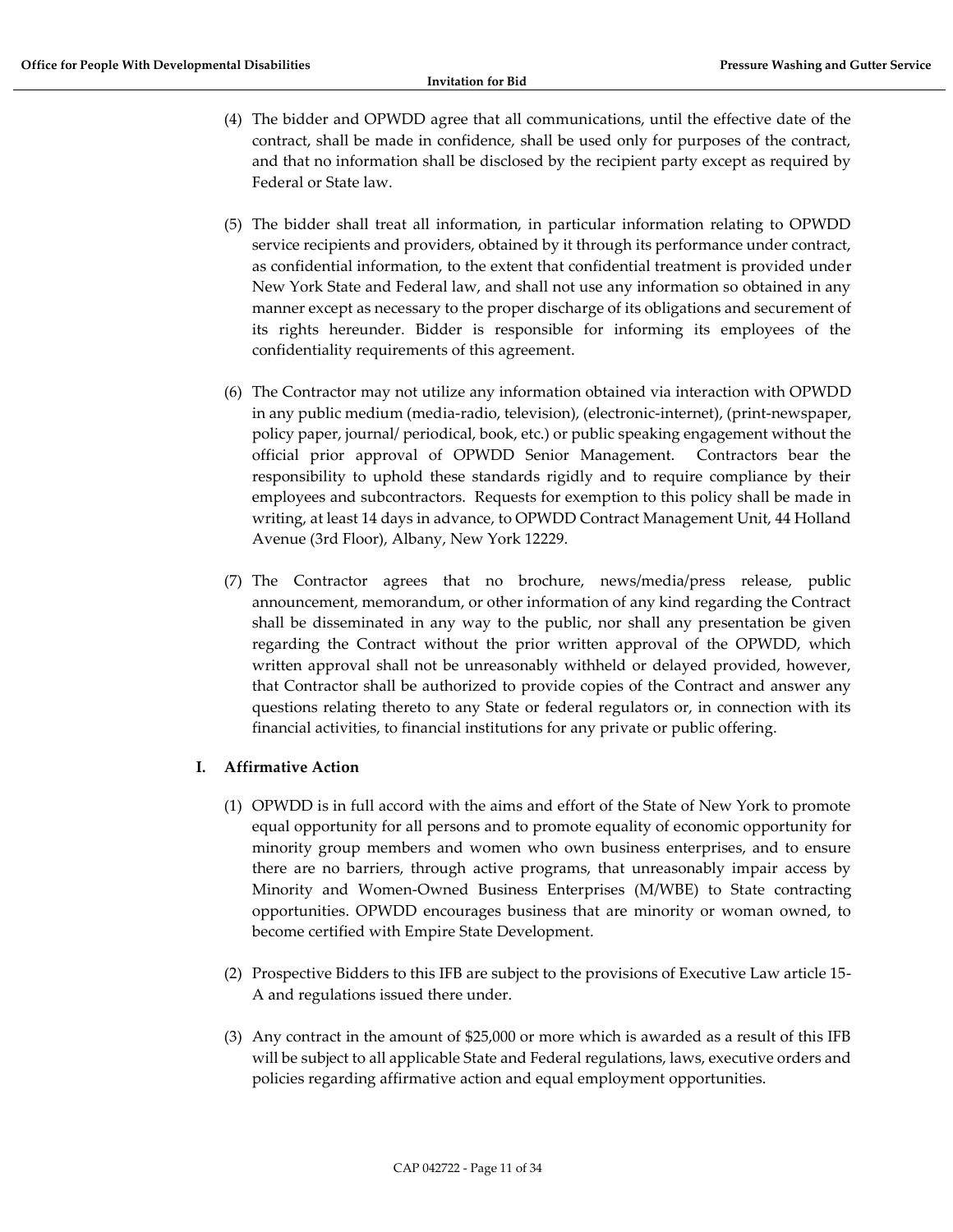(4) All awardees are required to comply with OPWDD's Minority and Woman-Owned Business Enterprises (M/WBE) policy. For details on requirements and procedures, including documentation required for this solicitation, please refer to the Appendix A-Supplement.

#### <span id="page-11-0"></span>**J. Prime Contractor's Responsibility**

In the event the selected Bidder's proposal includes services provided by another firm, it shall be mandatory for the selected Bidder to assume full responsibility for the delivery for such items offered in the proposal. In any event, OPWDD will contract only with a Bidder, not the Bidder's financing institution or subcontractors. OPWDD reserves the right to review and approve all potential subcontractors. For subcontracts valued at \$100,000 and over, the subcontractors must demonstrate financial integrity and stability. In these instances, the subcontractor must complete and execute a Vendor Responsibility Questionnaire. OPWDD shall consider the selected Bidder to be the sole responsible contact with regard to all provisions of the contract resulting from this IFB.

### <span id="page-11-1"></span>**K. Public Officer's Law Requirements**

All Bidders and their employees must be aware of and comply with the requirements of the New York State Public Officers Law, and all other appropriate provisions of New York State Law and all resultant codes, rules and regulations from State laws establishing the standards for business and professional activities of State employees and governing the conduct of employees of firms, associations and corporations in business with the State, and for applicable Federal laws and regulations of similar intent. In signing the proposal, each Bidder guarantees knowledge and full compliance with those provisions for any dealings, transactions, sales, contracts, services, offers, relationships, etc. involving the State and/or State employees. Failure to comply with those provisions may result in disqualification from the bidding process and in other civil or criminal proceedings as may be required or permitted by law. Public Officers' Law § 73 bars former State officers and employees from appearing, practicing, or rendering any services for compensation in relation to any matter before their former State agency for a period of two years from their date of termination. Additionally, there is a permanent bar against any such activity before any state agency in relation to any case, application, proceeding or transaction with which such officer or employee was directly concerned and personally participated or which was under his/her active consideration.

#### <span id="page-11-2"></span>**L. Omnibus Procurement Act**

It is the policy of New York State to maximize opportunities for the participation of New York State business enterprises, including minority and women-owned business enterprises as bidders, subcontractors, and suppliers on its procurement contracts.

Information on the availability of New York State subcontractors and suppliers is available from the Department of Economic Development, Division for Small Business, Albany, New York 12245, Tel. 518.292.5100, Fax: 518.292.5884, email: opa@esd.ny.gov.

A directory of certified minority and women-owned business enterprises is available from the NYS Department of Economic Development, Minority and Women's Business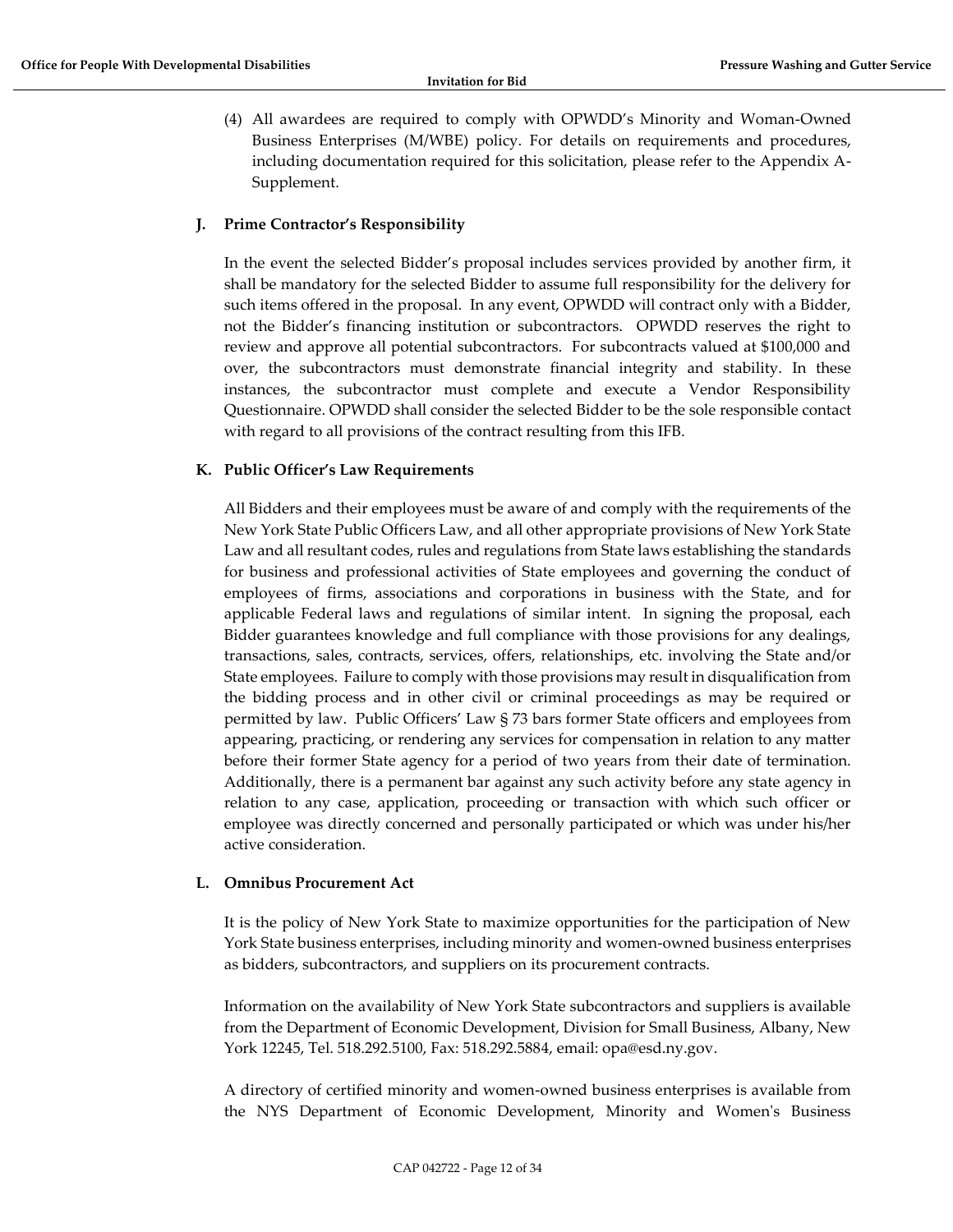Development Division, 633 Third Avenue, New York, New York 10017, Tel. 212.803.2414, email: mwbecertification@esd.ny.gov website: http://esd.ny.gov/MWBE/directorySearch.html

#### <span id="page-12-0"></span>**M. Contract Execution**

Awards are not final and the resultant contract is not considered executed and binding until approved by the New York State's Attorney General and Office of State Comptroller (OSC).

#### <span id="page-12-1"></span>**N. Vendor Responsibility Questionnaire**

State agencies are required under State Finance Law § 163 (3) (a) (ii), to ensure that contracts are awarded to responsible vendors. Such requirements include, but are not limited to, the Bidder's qualifications, financial stability, and integrity. The Vendor Responsibility Questionnaire is required for contracts \$100,000 and over. OPWDD will require a complete Vendor Responsibility Questionnaire with your bid proposal if the contract resulting from this procurement is valued at \$100,000 and over. Vendors/not-for-profit provider agencies are able to file the Vendor Responsibility Questionnaire (VRQ) online via the New York State VendRep System or may choose to complete and submit a paper questionnaire. To enroll in and use the New York State VendRep System, see the www.osc.state.ny.us/vendrep.

#### <span id="page-12-2"></span>**O. Health Information Portability and Accountability Act (HIPAA)**

The Federal Department of Health and Human Services (HHS) established HIPAA Standards for Privacy of Individually Identifiable Health Information (The Privacy Rule). The Privacy Rule (45 CFR Part 160 and Subparts A and E of Part 164) provides the first comprehensive federal protection for the privacy of health information. The Privacy Rule is carefully balanced to provide strong privacy protections that do not interfere with patient access to, or the quality of, health care delivery. HIPAA has an impact upon how OPWDD and contractors will deal with protected health information of our consumers. Likewise, State Mental Hygiene Law § 33.13 requires disclosure of clinical records to be limited to that information necessary for health care providers to administer treatment.

#### <span id="page-12-3"></span>**P. General Duties and Additional Responsibilities**

Maintain a level of cooperation with OPWDD necessary for the proper performance of all contractual responsibilities. Agree that no aspect of bidder performance under the Agreement will be contingent upon State personnel, or the availability of State resources, with the exception of all proposed actions of the bidder specifically identified in the Agreement as requiring OPWDD's approval, policy decisions, policy approvals, exceptions stated in the Agreement or the normal cooperation which can be expected in such a contractual relationship or the equipment agreed to by OPWDD as available for the project completion. Cooperate fully with any other contractor that may be engaged by OPWDD. Agree to meet periodically with OPWDD representatives to resolve issues and problems. Recognize and agree that any and all work performed outside the scope of the Agreement or without consent of OPWDD shall be deemed by OPWDD to be gratuitous and not subject to charge by the bidder.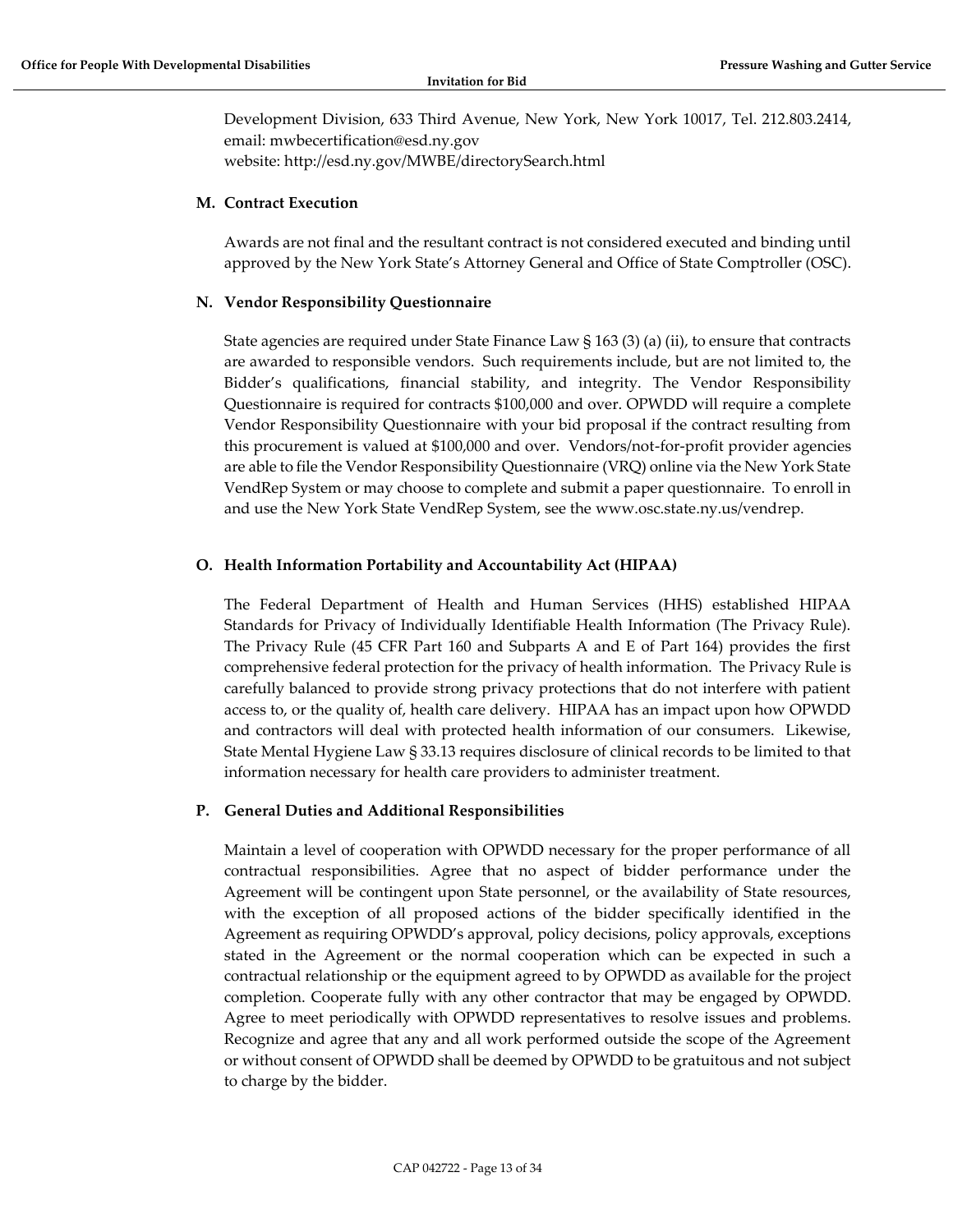### <span id="page-13-0"></span>**Q. NYS Information Security Breach and Notification Act (NYS Technology Law, § 208)**

"Contractor shall comply with the provisions of New York State Information Security Breach and Notification Act (General Business Law § 889-aa; State Technology Law § 208). Contractor's negligent or willful acts or omissions, or the negligent or willful acts or omissions of Contractor's agents, officers, employees, or subcontractors."

The "New York State Information Security Breach and Notification Act" requires entities that conduct business with New York State and own or license "private" data to notify state residents affected by any security breach that results in unauthorized acquisition of the data. "Private" data is defined as unencrypted computerized information that can identify the individual, combined with one of the following data elements: (a) social security number, (b) driver's license or non-driver identification number" or (c) financial account information such as credit card or debit cards numbers in combination with access codes or PIN numbers. (Private data is considered unencrypted when either identifying information or the data element is not encrypted or is encrypted with a key that has been acquired).

The Act authorizes the State Attorney General to sue a business violating the statute in order to recover damages for actual costs or losses, including consequential financial losses incurred by persons entitled to notification. If a business engages in knowing or reckless violations, the court can impose a civil penalty of the greater of \$5,000 or \$10 per instance of failed notification up to \$150,000. The remedies provided by this section shall be addition to any lawful remedy available, possibly permitting private actions.

### <span id="page-13-1"></span>**R. Nondiscrimination in Employment in Northern Ireland: MacBride Fair Employment Principles**

In accordance with State Finance Law § 165, the bidder, by submission of this bid, certifies that it or any individual or legal entity in which the bidder holds a 10% or greater ownership interest, or any individual or legal entity that holds a 10% or greater ownership in the bidder interest has no business operations in Northern Ireland. If the bidder or any of its aforementioned affiliations has business operations in Northern Ireland, then they shall take lawful steps in good faith to conduct any business operations that it has in Northern Ireland in accordance with the MacBride Fair Employment Principles relating to nondiscrimination in employment and freedom of workplace opportunity regarding such operations in Northern Ireland, and shall permit independent monitoring of their compliance with such Principles.

#### <span id="page-13-2"></span>**S. Bidder's Certification of Compliance with State Finance Law § 139-k (5)**

In accordance with New York State Finance Law § 139-k (5), the bidder, by submission of this bid, certifies that they are subject to the provisions of State Finance Law §§ 139-k and 139-j and all information provided to OPWDD with respect to State Finance Law § 139-k is complete, true, and accurate.

### <span id="page-13-3"></span>**T. Bidder's Affirmation of Understanding and Agreement pursuant to State Finance Law § 139-j (3) and § 139-j (6)(b)**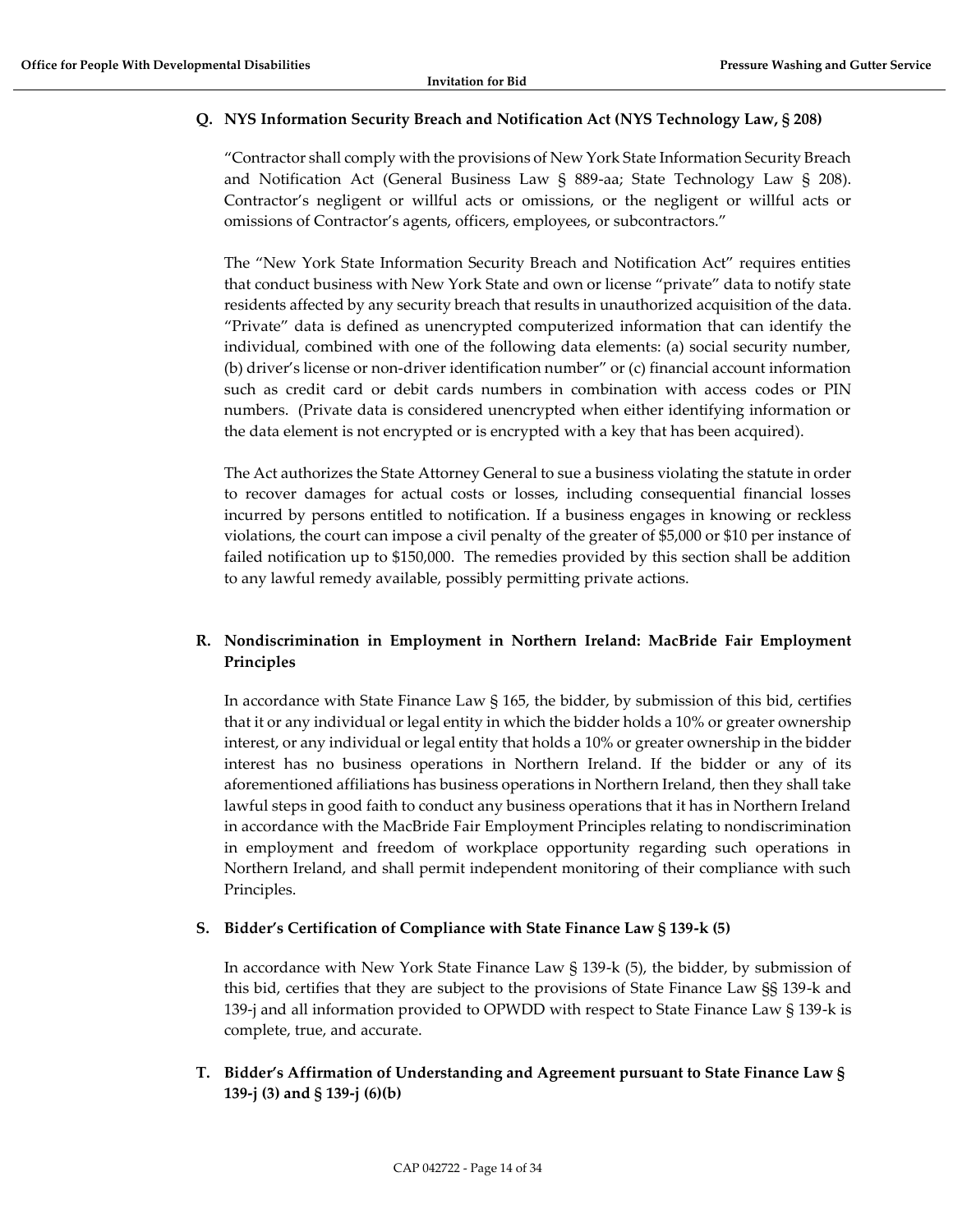The bidder, by submission of this bid, certifies that it understands and agrees to comply with the procedures of OPWDD as it relates to permissible contracts as required by State Finance Law 139-j (3) and 139-j (6)(b).

### <span id="page-14-0"></span>**U. Bidder Disclosure of Prior Non-Responsibility Determinations**

New York State Finance Law § 139-k (2) obligates the Office for People With Developmental Disabilities (OPWDD) to obtain specific information regarding prior non-responsibility determinations with respect to State Finance Law §139-j. This information must be collected in addition to the information that is separately obtained pursuant to State Finance Law §163(9). In accordance with State Finance Law § 139-k, bidders must disclose whether there has been a finding of non-responsibility made within the previous four (4) years by any Governmental Entity due to: (a) a violation of State Finance Law § 139-j or (b) the intentional provision of false or incomplete information to a Governmental Entity. State Finance Law § 139-j sets forth detailed requirements about the restrictions on contacts during the procurement process. A violation of State Finance Law §139-j includes, but is not limited to, an impermissible contact during the restricted period (e.g., contacting a person or entity other than the designated contact person(s), when such contact does not fall within one of the exemptions).

As part of its responsibility determination, State Finance Law § 139-k (3) mandates consideration of whether a bidder fails to timely disclose accurate or complete information regarding the above non-responsibility determination. In accordance with law, no Procurement Contract shall be awarded to any bidder that fails to timely disclose accurate or complete information under this section, unless a finding is made that the award of the Procurement Contract to the bidder is necessary to protect public property or public health safety, and that the bidder is the only source capable of supplying the required Article of Procurement within the necessary timeframe.

The bidder, by submission of its bid certifies that no government entity has made a finding of non-responsibility regarding the individual or entity seeking to enter into this procurement contract. If the individual or entity has had a finding of non-responsibility due to a violation of State Finance Law 139-j or due to the intentional provision of false or incomplete information submitted to a government entity, then the said individual or entity must provide a detailed statement regarding the finding.

Additionally, the bidder by submission of its bid certifies that no government entity has ever terminated or withheld a procurement contract from the individual or entity seeking to enter into this procurement contract due to the intentional provision of false or incomplete information. If the individual or entity has been terminated or withheld from a procurement contract, then said individual or entity must provide a detailed statement regarding the finding.

#### <span id="page-14-1"></span>**V. Non‐Collusive Bidding Certification**

In accordance with State Finance Law § 139‐d, the bidder by submission of this bid certifies that they and each person signing on behalf of the bidder certifies, and in the case of joint proposal, each party thereto certifies as to its own organization, under penalty of perjury, that to the best of his knowledge and belief: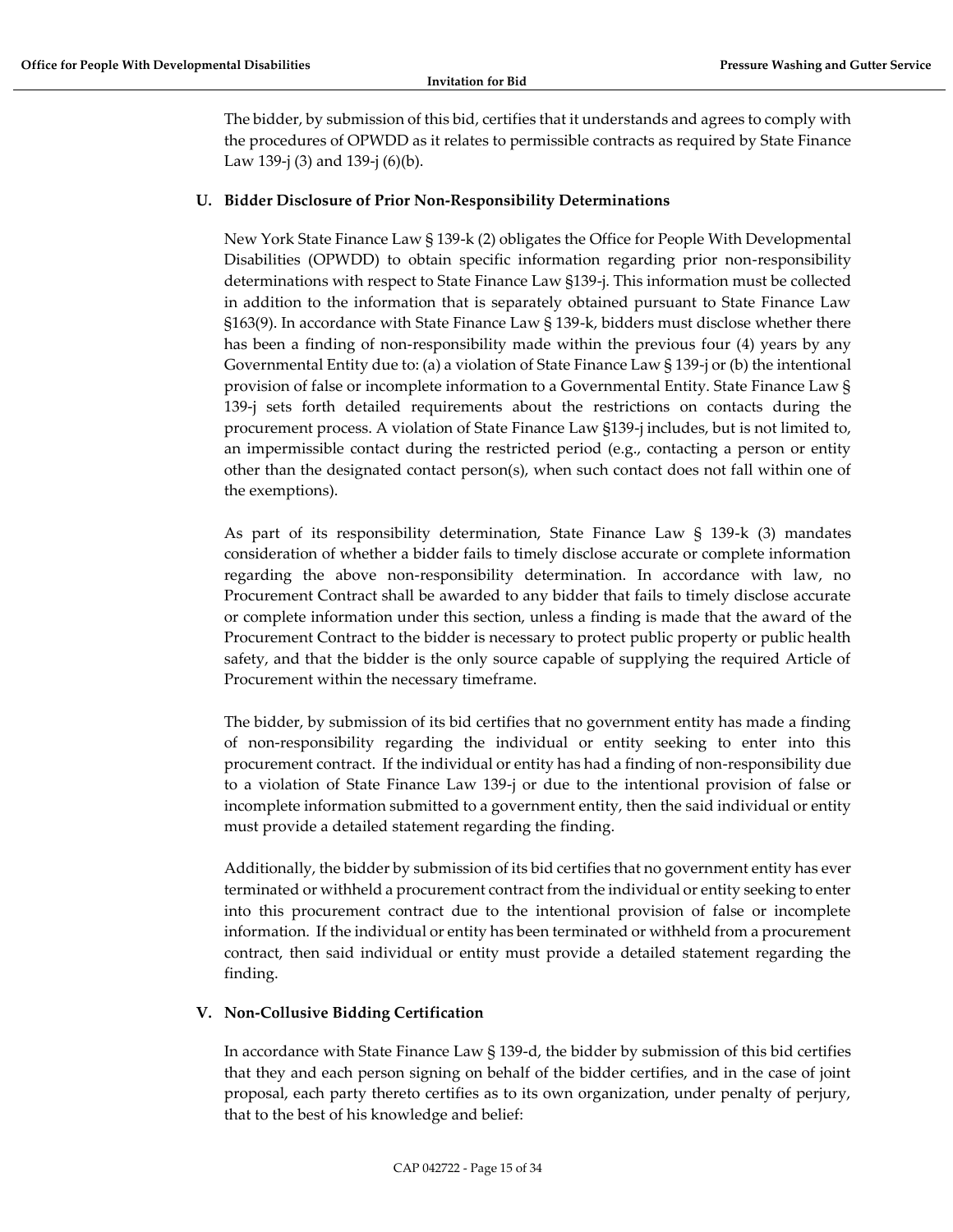- 1. The prices in this proposal have been arrived at independently, without collusion, consultation, communication, or agreement, for the purposes of restricting competition, as to any matter relating to such prices with any other bidder or with any competitor, and
- 2. Unless otherwise required by law, the prices which have been quoted in this proposal have not been knowingly disclosed by the bidder and will not knowingly be disclosed by the bidder prior to opening, directly or indirectly, to any other bidder or to any competitor; and
- 3. No attempt has been made or will be made by the bidder to induce any other person, partnership, or corporation to submit or not to submit a proposal for the purpose of restricting competition.

### <span id="page-15-0"></span>**W. Public Officers Law Certification**

In accordance with Public Officers Law § 73(4)(a)(i) no State employees shall sell any goods or services having a value in excess of twenty-five dollars to any State agency, unless such goods and services are provided pursuant to an award or contract letter after public notice and competitive bidding.

By submission of this bid, the bidder certifies that no employee, owner or individual otherwise associated with the bidder was ever a New York State officer or employee, or if they were ever or currently a New York State officer or employee, their organization pursued and awarded this contract through a competitive bidding process in compliance with the Public Officers Law 73(4)(a)(i).

Public Officers Law § 73(8)(a)(i) provides that no person who has served as a State officer or employee shall, within a period of two years after termination of such service or employment, appear or practice before such State agency or receive compensation for any services rendered by such former officer or employee on behalf of any person, firm, corporation, or association in relation to any case, proceeding, or application or other matter before such agency.

By submission of this bid, the bidder certifies that no employee, owner or individual otherwise associated with the bidder was ever a New York State officer or employee, or they are formerly a New York State officer or employee and any past employment with the State occurred prior to the two-year prohibition period and as a result their organization is in compliance with the Public Officers Law (8)(a)(i).

#### <span id="page-15-1"></span>**X. Bidder's Affirmation of Understanding Pursuant to State Labor Law § 201-g**

By submission of this bid, each bidder and each person signing on behalf of any bidder certifies, and in the case of a joint bid each party thereto certifies as to its own organization, under penalty of perjury, that the bidder has and has implemented a written policy addressing sexual harassment prevention in the workplace and provides annual sexual harassment prevention training to all its employees. Such policy shall, at a minimum, meet the requirements of Labor Law § 201-g.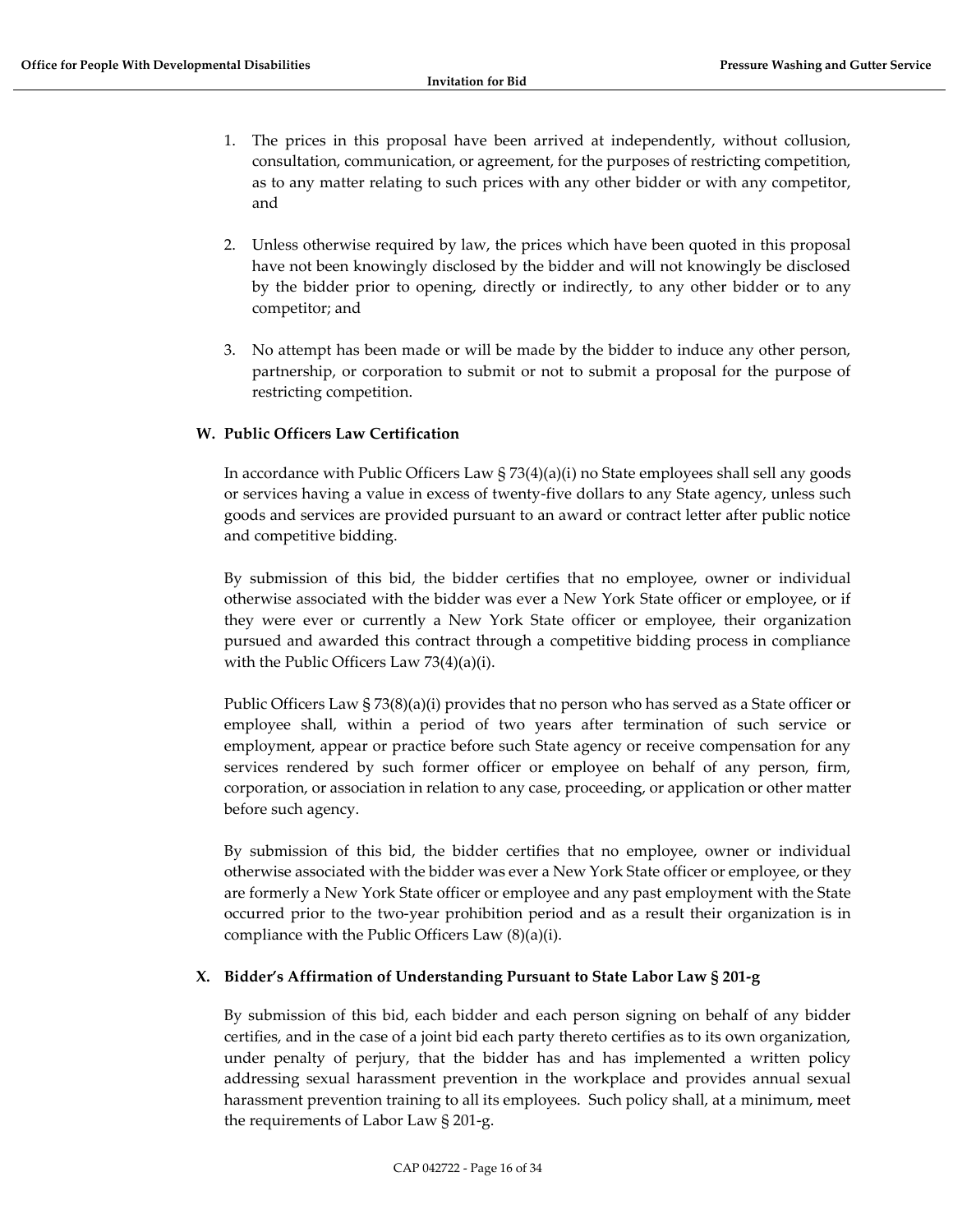### <span id="page-16-0"></span>**15. Consumer Safety Information**

OPWDD provides services to individuals exhibiting Pica, which is a medical disorder characterized by an appetite for largely non-nutritive substances, e.g., cigarette butts, paper, gum, etc. Attention to the sanitation and cleanliness of the areas surrounding OPWDD's state operated program sites and residential buildings is very important to the health and safety of those we serve. Please ensure care is taken to properly dispose of cigarette butts and rubbish while on OPWDD property.

OPWDD property has special receptacles for cigarette butt disposal. Contractor and subcontractor employees shall use these receptacles and throw trash in garbage cans or dumpsters. Compliance with this policy is appreciated.

### <span id="page-16-1"></span>**16. Consultant Disclosure**

Effective June 19, 2006, contractors doing business with the State of New York in a "consulting" capacity will be required to file forms disclosing, by employment category, the number of persons employed by them and their subcontractors (if any) as a consulting firm or an individual consultant; the number of hours worked; and the monetary compensation received from the State of New York for work performed by these employees. Reporting will be required via the utilization of two separate forms – "Form A" and "Form B".

In general, however, Form A is to be completed once upon initial contract award and is used to report "planned employment". Form B is required annually and reports on "actual employment figures" for the preceding state fiscal year. The New York State fiscal year commences on April 1st and concludes on March 31st.

### <span id="page-16-2"></span>**17. Evaluation Criteria: Method of Award**

**OPWDD will select the responsible and responsive Bidder that will provide the lowest Grand Total Annual Cost for each cluster. Awards will be made by cluster. A Bidder may bid on one or multiple clusters and multiple clusters may be awarded. Multiple contracts may be awarded. All sites included in a cluster are to be serviced by the winning Bidder. Contractor shall have adequate staff and equipment to complete all work as detailed in the Scope of Work.**

**Only proposals judged to be responsive to the submission requirements set forth in this IFB will be evaluated.**

**Should mathematical errors be made by the Bidder when calculating Grand Total Annual Cost, the individual prices given for Price per Cleaning/Maintenance and Price per Annual Pressure Washing will be the determining factors. Alterations to the Cost Proposal Form may result in disqualification. All sites in a cluster must be filled out for the cluster to be considered. OPWDD reserves the right to reject any and all offers and the right to award all, any, or none of the clusters.**

**In the event of a tie bid, the award will be made by random selection.**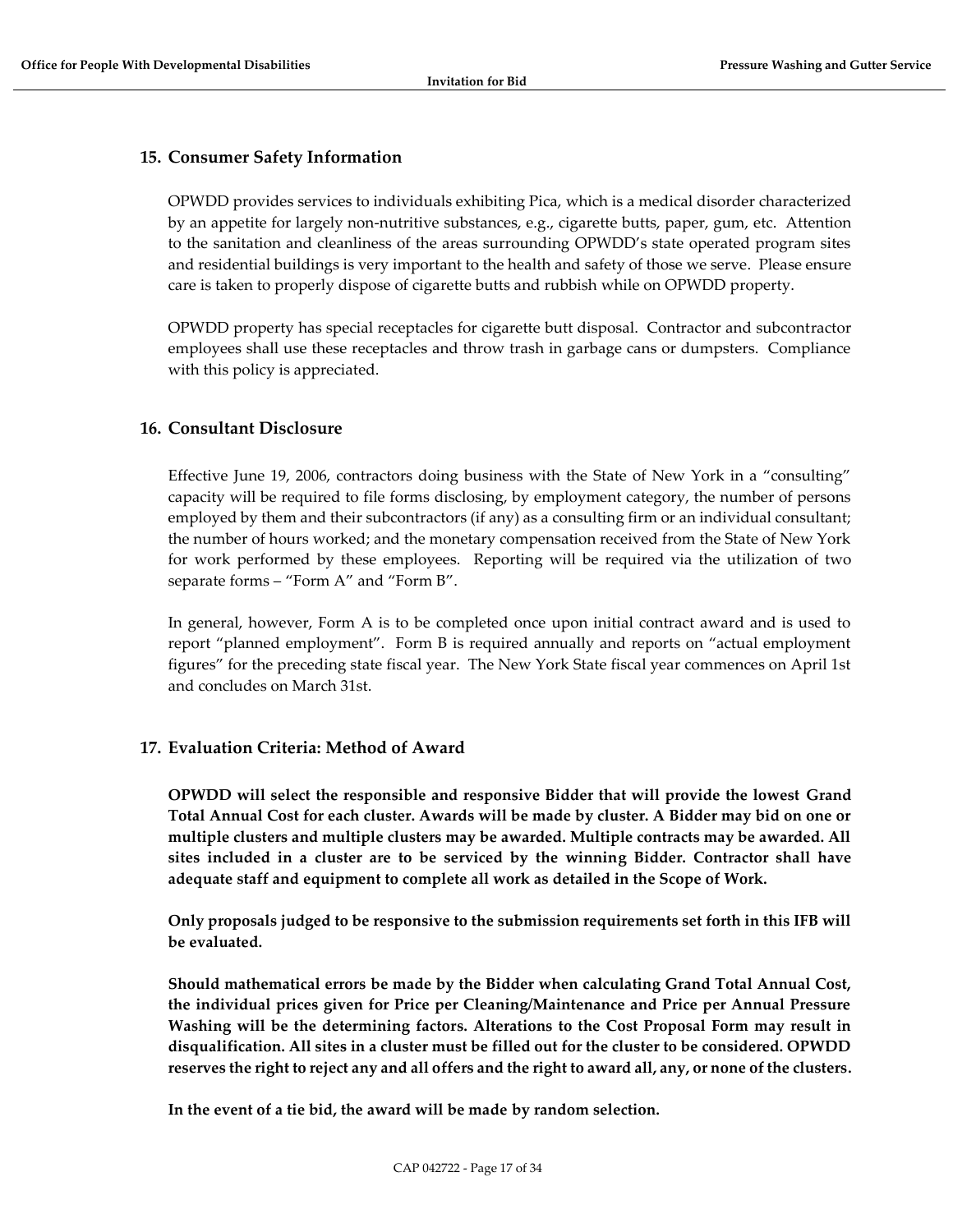# **Qualifications & Scope of Work**

### <span id="page-17-0"></span>**Statement of Work**

The following specifications cover Pressure Washing and Roof Gutter and Downspout Cleaning and Maintenance Services for OPWDD community sites in Albany, Montgomery, Rensselaer, Saratoga, Schenectady, Schoharie, Warren, and Washington Counties as listed in "Exhibit A - Site Listing".

The Contractor shall cooperate with House Managers and staff and will comply with the safety and security requirements imposed by the site. The Contractor's employees will adhere to all OPWDD policies and regulations, including but not limited to smoking, parking, etc.

### **Detailed Specifications**

### **I. Pressure Washing Service**

Pressure Washing Services are to be provided one (1) time per year. Annual service must be completed after June 1 and before September 30 of each contract year, with each site to be serviced within twelve (12) months of the prior service.

#### A. Services Included:

- 1. Supply all labor, material, hardware, and equipment to complete the work.
- 2. Contractor will wash the exterior of the site throughout.
- 3. OPWDD sites have various siding materials such as brick, vinyl, and wood. It is the responsibility of the contractor to know which siding type is on each site and will use appropriate cleaning methods and materials for each siding type.
- 4. Contractor will ensure all windows are closed and secured so as to prevent water from entering the interior of the site.
- 5. Contractor must take care around electrical components that are attached and/or detached from the site.
- 6. All equipment must be controlled at all times, and all debris, tools, and materials secured and stored at the end of each workday.
- 7. Any condition that may adversely impact the ability to perform required service must be reported to OPWDD immediately.
- **8. Care must be taken that heat detectors under overhangs or located elsewhere on exteriors ARE NOT to be pressure washed.**

#### **II. Roof Gutter and Downspout Cleaning and Maintenance Service**

Roof Gutter and Downspout Cleaning and Maintenance Services are to be provided two (2) times per year. The first annual service is to be completed between May 1 and June 30. The second annual service is to be completed between October 1 and November 30.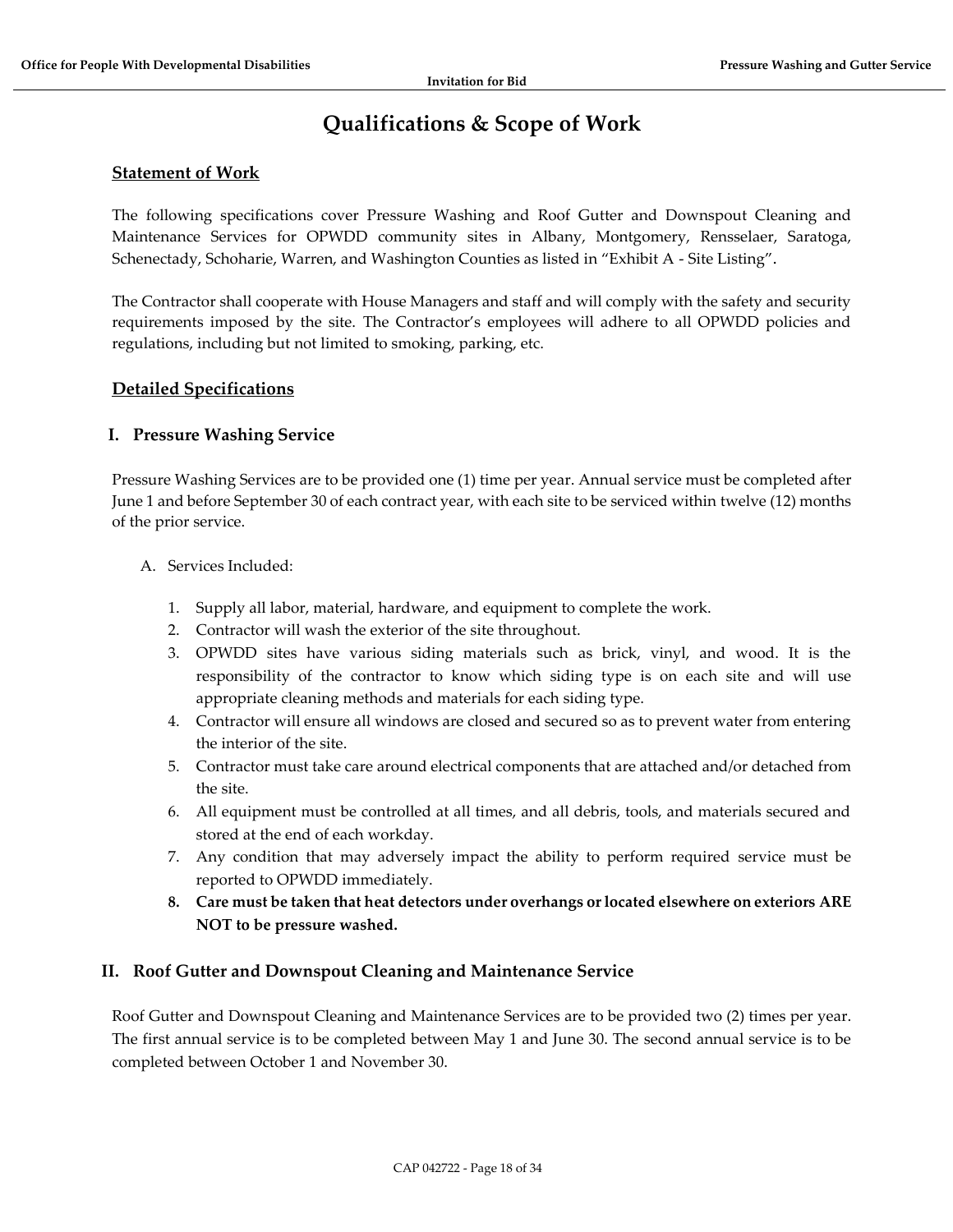- A. Services Included:
	- 1. Supply all labor, material, hardware, and equipment to complete the work.
	- 2. Remove all debris from roof gutters and downspouts, clean downspout strainer.
	- 3. Flush the gutter and downspout with water hose. If water cannot drain, clear the clogged downspout. Flush with water hose again to ensure gutter and downspout are clear.
	- 4. Secure any loose gutter or downspout as necessary.
	- 5. Replace worn or missing brackets, hangers, or pins.
	- 6. Repair fasteners and seals when needed.
	- 7. Replace screens or guards on gutters when applicable.
	- 8. Clean work area for occupant and public safety. Remove all debris from site.
	- 9. Work performed will meet all New York State building codes, as well as OSHA Regulations, and any and all other applicable codes/regulations that OPWDD feels relates to this work.
- B. Required Licenses

Contractor must have appropriate Home Improvement Licenses upon award of the contract. Proof of the Contractor's License(s) will be requested upon award of contract. It is the Contractor's responsibility to maintain the appropriate licenses as applicable in the event of changes in local laws or requirements over the duration of the contract.

#### C. Parts Replacement

Preventive/Minor Maintenance and Part Replacement are to be completed by the Contractor during Gutter Cleaning/Maintenance service. All parts required as part of Gutter Cleaning/Maintenance service identified above shall be included in the Price per Cleaning/Maintenance charge.

Notification and cost estimate of needed non-emergency repairs beyond Preventive/Minor Maintenance must be included in the service report detailed in "Section VI. Reports". Additional repairs not covered under Preventive/Minor Maintenance Service will be handled by OPWDD Business Office and OPWDD Work Control Office. Such additional repairs will be paid through Purchase Orders separate from this contract.

D. Emergency Repair Services

Emergency repairs are defined as immediate repair/replacement of the gutter, downspout, and or any other part(s) that are essential to the function of gutter system that are in failure. Emergency service **shall not** be included as part of this contract. All emergency service will be handled by the OPWDD Business Office and OPWDD Work Control Office. Emergency service shall be paid through Purchase Orders separate from the contract.

### **III. Damages**

A. In the event the Contractor breaks, damages, or causes the gutter, downspout, and or any other part(s) that are essential to the function of gutter system to malfunction, the contractor shall take all measures deemed necessary to fix the broken, damaged, or malfunctioning gutter, downspout, and or any other part(s) free of charge to OPWDD.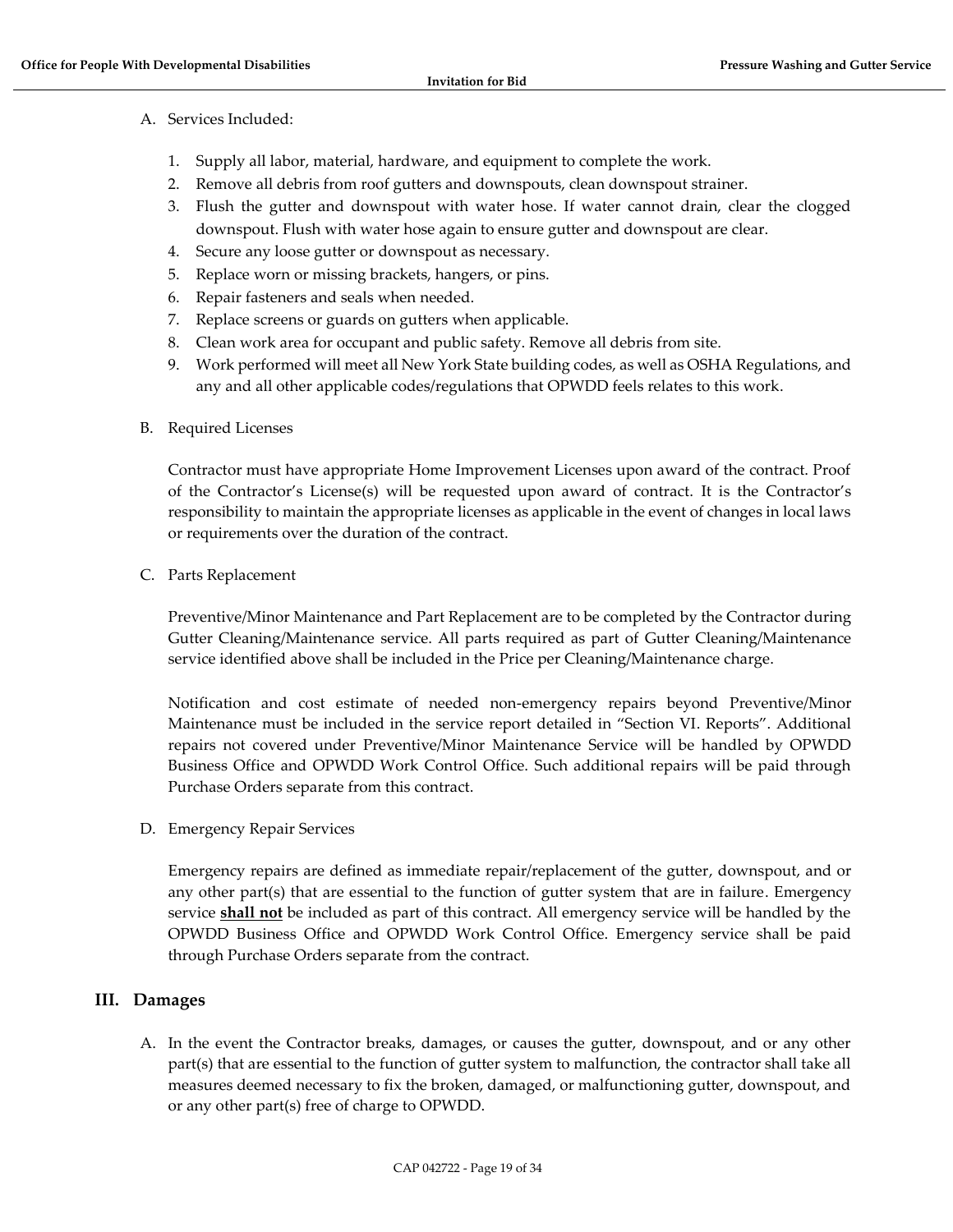- B. Heat detectors damaged in the process of providing service are to be replaced at the expense of the Contractor. This includes all attendant costs that may be incurred due to recertification of the heat detection and fire prevention system.
- C. Contractor is not to park personal vehicles on the grass. If the delivery of materials or any other work necessitates the Contractor to drive on the lawn for ANY reason, the Contractor shall be held responsible for any damage to the lawn and will repair the damage as needed with no additional cost to OPWDD.
- D. Contractor is responsible to have corrective action done in a timely fashion on any and all damage caused during the course of this contract to any and all NYS property within the areas specified by the contract, if it was caused by the Contractor or employees of the Contractor's company. This includes but is not limited to, damage to building exteriors, decks, patios, fences, and any and all other items not specifically identified. This also includes damage done to New York State or personally owned vehicles of employees working at OPWDD.
- E. **It will be considered that the Contractor caused the damage if it happens within the areas identified by this contract unless the Contractor makes immediate notification of the finding to the House Manager.**

### **IV. Scheduling & Working Hours**

- A. Contractor must set up appointments with each House Manager (hereinafter "HM") prior to service to make arrangements for access to the residence. Contact numbers for all sites have been provided in "Exhibit A - Site Listing".
- B. All service is to be scheduled and performed between the hours of 8:00 am and 5:00 pm, Monday through Friday. No service shall be scheduled on Weekends or a Recognized Holiday. No service shall be scheduled between the hours of 5:01 pm through 7:59 am. No overtime shall be paid to the vendor by OPWDD.

Recognized Holidays are the following:

- 1. New Year's Day
- 2. Martin Luther King, Jr.'s Birthday
- 3. George Washington's Birthday
- 4. Memorial Day
- 5. Independence Day
- 6. Labor Day
- 7. Columbus Day
- 8. Veterans Day
- 9. Thanksgiving Day
- 10. Christmas Day
- C. The site may be occupied by staff and individuals when services are being performed. The Contractor shall work in such a manner as to interfere as little as possible with the operation of the site and with the safety and the convenience of those living and working there.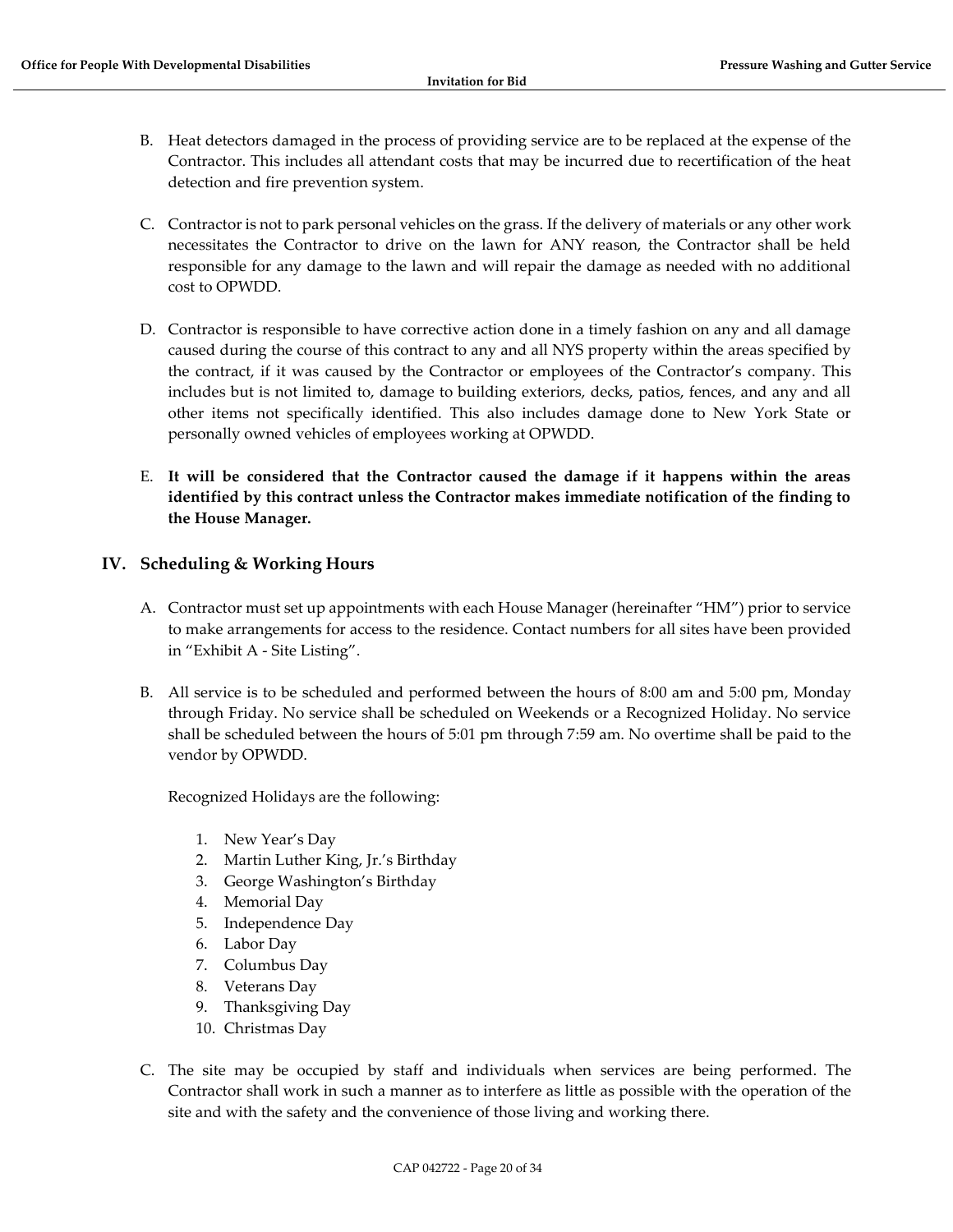### **V. Reports**

The Contractor shall provide an individual service and evaluation report for each site serviced after each gutter cleaning and pressure washing.

After each gutter cleaning, a service report shall be submitted detailing work accomplished along with an evaluation report on the gutter system. One copy of this report must be left at the residence while a second copy should be sent to the OPWDD Work Control Office within forty-eight (48) hours.

### **VI. Accounting**

### **A. Job Tickets**

Job Tickets are to be presented to the HM upon completion of service. It is advised that the Job Ticket be a three-part form. HM or designee will sign Job Tickets if service is satisfactory. The following information is to be recorded on each Job Ticket:

- 1. The name of the site
- 2. The type of service completed
- 3. The date of service
- 4. The signature of HM

One copy of the Job Ticket is to remain at the site serviced. One copy of the signed Job Ticket is to accompany the invoice for services. The signed ticket acts as verification of services, a requirement for payment. One copy is for Contractor's files.

### **B. Prevailing Wages**

Prevailing Wages apply to this contract. The PRC number for this contract is 2021008441. A copy of Contractor's certified payroll is required to be submitted with invoices prior to payment for services rendered.

#### **C. Invoices**

Invoices must indicate Invoice number, PO# OPD01- , Contract number, the name of the site, the date of service and the type of service rendered. An invoice may be submitted for a single site or multiple sites; as long as each site is itemized on the invoice. All invoices must have a signed Job Ticket attached. Invoices are to be submitted for payment within thirty (30) days of service to:

OPWDD Capital District DDSOO Unit ID: 3660233 C/O NYS OGS BSC Accounts Payable Building 5, Fifth Floor 1220 Washington Ave., Albany, NY 12226-1900

The State of New York may require the Contractor to submit billing invoices electronically.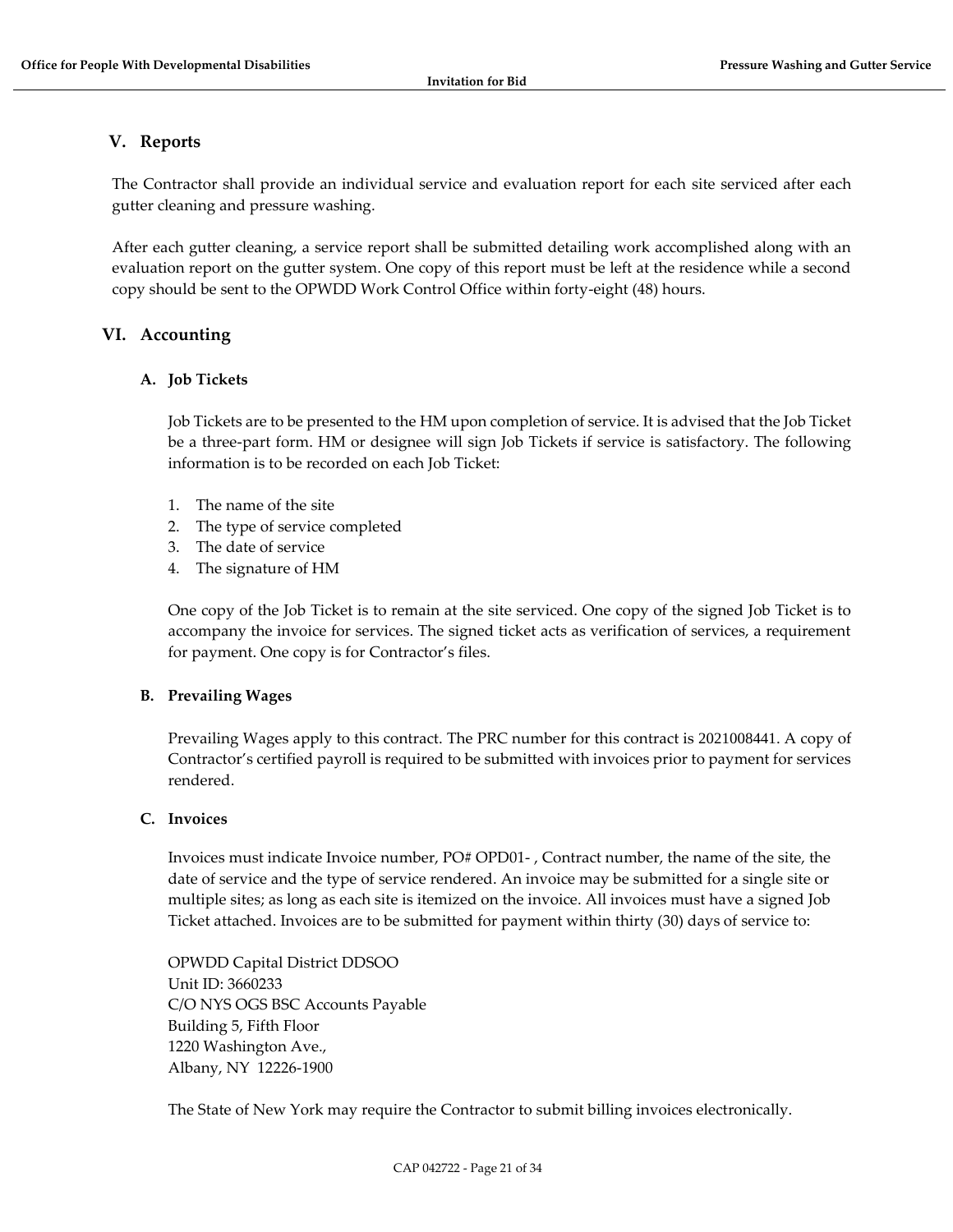eInvoicing information may be found at: <https://bsc.ogs.ny.gov/nys-vendors>

#### **D. Payment**

Payments will be made based on actual services rendered.

Payment for invoices submitted by the Contractor shall only be rendered electronically unless payment by paper check is expressly authorized by the head of the State Agency, in the sole discretion of the head of such State Agency, due to extenuating circumstances. Such electronic payment shall be made in accordance with OSC's procedures and practices to authorize electronic payments.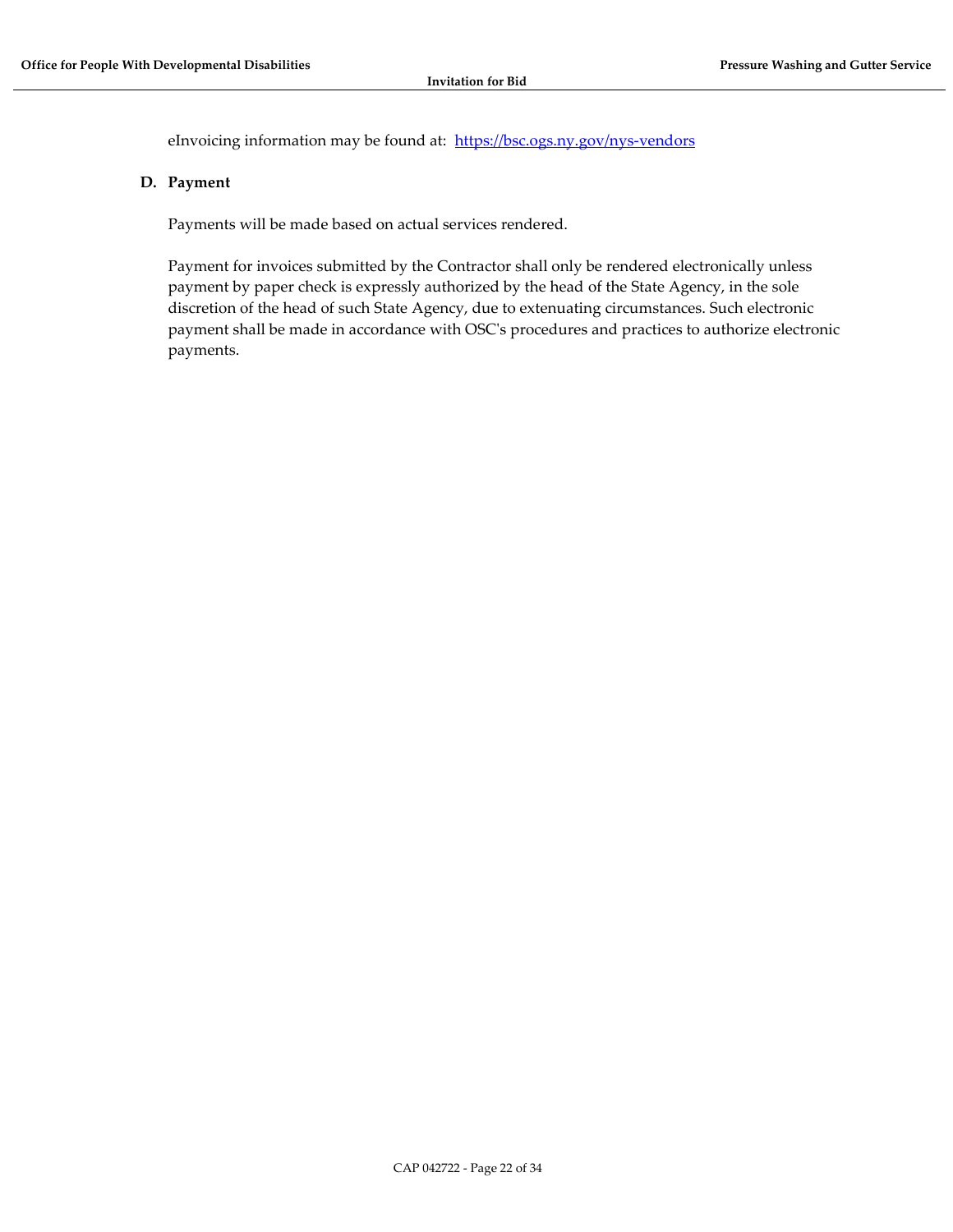## **Exhibit A – Site Listing**

Site information below is provided to the best knowledge of OPWDD. It is the responsibility of any potential bidder to confirm any and all information.

| <b>Cluster 1</b>   |                                                |        |              |        |  |  |  |  |
|--------------------|------------------------------------------------|--------|--------------|--------|--|--|--|--|
| <b>Site</b>        | <b>Address</b>                                 | County | <b>Phone</b> | Sq ft. |  |  |  |  |
| Boght Road         | 206 Boght Road, Watervliet, NY 12189           | Albany | 518-273-6926 | 4,500  |  |  |  |  |
| Buchanan           | 57 Buchanan Street, Albany, NY 12206<br>Albany |        | 518-482-4411 | 2,100  |  |  |  |  |
| Danielwood         | 21 Danielwood Drive, Colonie, NY 12211         | Albany | 518-435-0223 | 2,200  |  |  |  |  |
| Delaware           | 397 Delaware Avenue, Delmar, NY 12054          | Albany | 518-439-9960 | 2,500  |  |  |  |  |
| Feura Bush         | 828 Feura Bush Road, Delmar, NY 12054          | Albany | 518-439-9312 | 2,980  |  |  |  |  |
| Hillcrest          | 4 Hillcrest Drive, Ravena, NY 12143            | Albany | 518-756-3807 | 2,800  |  |  |  |  |
| Holmesdale Respite | 163 Holmes Dale, Albany, NY 12208              | Albany | 518-459-8525 | 3,390  |  |  |  |  |
| Kenwood            | 360 Kenwood Avenue, Delmar, NY 12054           | Albany | 518-439-9970 | 5,500  |  |  |  |  |
| Maple Lane North   | 6 Maple Lane North, Loudonville, NY 12211      | Albany | 518-438-2897 | 3,340  |  |  |  |  |
| Marie Avenue       | 1 Marie Avenue, Guilderland, NY 12203          | Albany | 518-456-3855 | 2,700  |  |  |  |  |

| <b>Cluster 2</b> |                                                                         |            |              |        |  |  |  |
|------------------|-------------------------------------------------------------------------|------------|--------------|--------|--|--|--|
| <b>Site</b>      | <b>Address</b>                                                          | County     | <b>Phone</b> | Sq ft. |  |  |  |
| 24th Street      | 28 24th Street, Troy, NY 12180                                          | Rensselaer | 518-273-9855 | 1,800  |  |  |  |
| 3rd Avenue       | 414 3rd Avenue, Troy, NY 12182<br>518-233-8551<br>Rensselaer            |            |              |        |  |  |  |
| <b>Best Road</b> | 1321 Best Road, East Greenbush, NY 12061                                | Rensselaer | 518-283-7930 | 3,136  |  |  |  |
| <b>Brookview</b> | 1860 Brookview Road, Castleton, NY 12033<br>Rensselaer                  |            | 518-732-7222 | 3,700  |  |  |  |
| Greenwood        | 4 Greenwood Drive Ext., East Greenbush, NY 12061                        | Rensselaer | 518-479-0605 | 3,450  |  |  |  |
| McChesney        | 185 McChesney Avenue, Brunswick, NY 12180<br>518-279-0675<br>Rensselaer |            |              |        |  |  |  |
| Phillips         | 2659 Phillips Road, Castleton, NY 12033                                 | Rensselaer | 518-477-7603 | 1,886  |  |  |  |
| Tibbits          | 1674 Tibbits Avenue, Troy, NY 12180                                     | Rensselaer | 518-274-9092 | 2,200  |  |  |  |
| Western          | 66 Western Avenue, Amsterdam, NY 12010                                  | Montgomery | 518-882-5598 | 2,496  |  |  |  |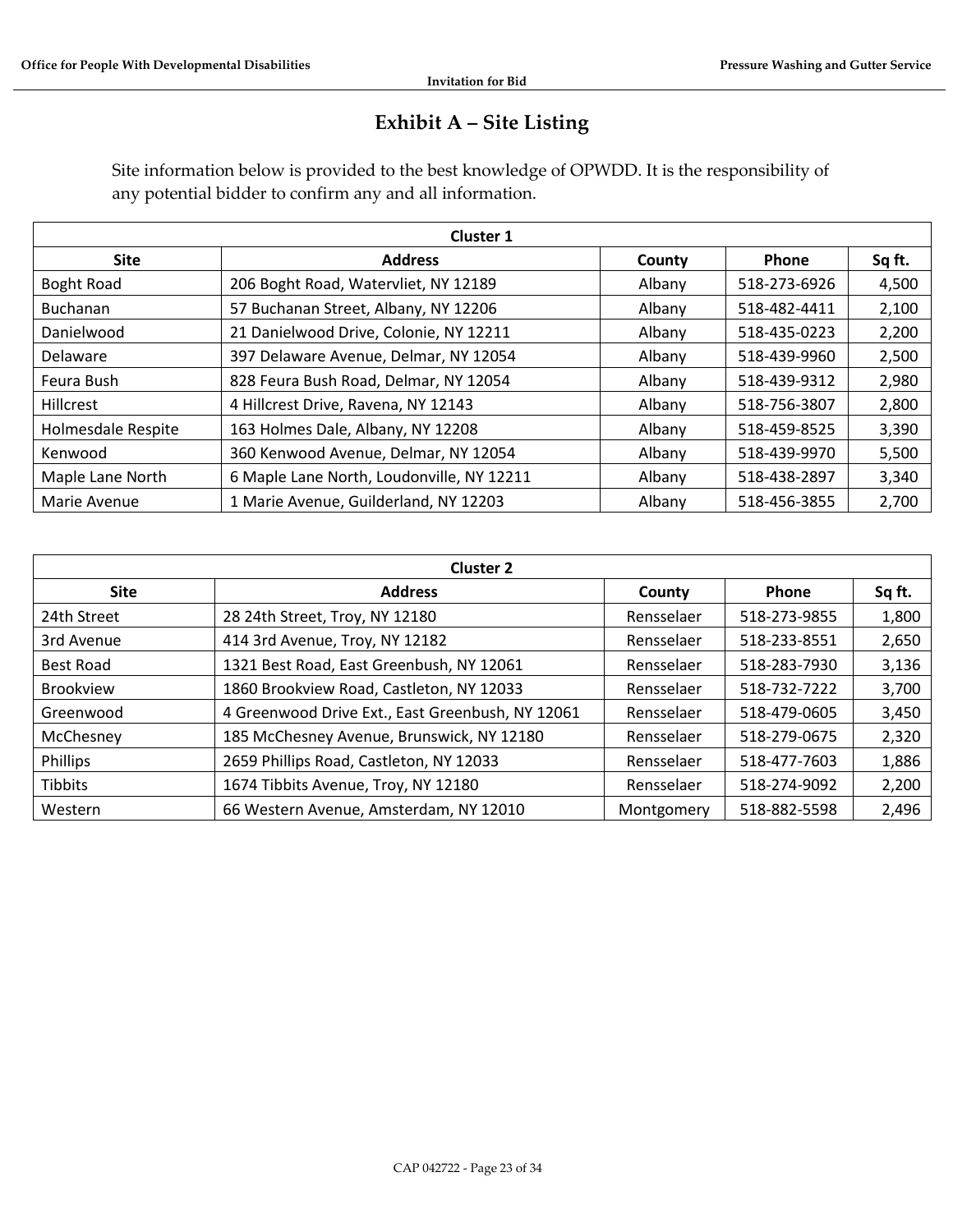| <b>Cluster 3</b>                                                                          |                                                                |                          |              |        |  |  |
|-------------------------------------------------------------------------------------------|----------------------------------------------------------------|--------------------------|--------------|--------|--|--|
| <b>Site</b>                                                                               | <b>Address</b>                                                 | County                   | <b>Phone</b> | Sq ft. |  |  |
| Adirondack Clinic*                                                                        | 200 Smith Drive, Corinth, NY 12822                             | Saratoga                 | 518-654-7680 | 31,893 |  |  |
| Alpine Meadows<br>77 Alpine Meadows, Porter Corners, NY 12859<br>518-893-7633<br>Saratoga |                                                                |                          |              | 2,896  |  |  |
| Corinth                                                                                   | 518-654-2196<br>525 Main Street, Corinth, NY 12822<br>Saratoga |                          |              |        |  |  |
| Davidson                                                                                  | 20 Davidson Drive, Saratoga Springs, NY 12866                  | Saratoga                 | 518-584-6355 | 1,690  |  |  |
| Dunn Avenue                                                                               | 7 Dunn Avenue, Corinth, NY 12822                               | 518-654-9423<br>Saratoga |              |        |  |  |
| Hadley<br>6305 Route 9N, Hadley, NY 12835                                                 |                                                                | Saratoga                 | 518-696-5111 | 4,314  |  |  |
| Ingersol                                                                                  | 143 Ingersol Road, Saratoga Springs, NY 12866                  | 518-581-2981<br>Saratoga |              | 1,965  |  |  |
| Route 50                                                                                  | 4759 Route 50, Gansevoort, NY 12831<br>Saratoga                |                          | 518-587-1016 | 2,750  |  |  |
| Schuylerville**                                                                           | 21 Spring Street, Schuylerville, NY 12871                      | Saratoga                 | 518-695-3307 | 4,314  |  |  |
| Spier Falls                                                                               | 596 Spier Falls Road, Greenfield Center, NY 12833              | Saratoga                 | 518-893-0934 | 3,200  |  |  |
| <b>Stony Creek</b>                                                                        | 669 Stony Creek Road, Hadley, NY 12835                         | Saratoga                 | 518-696-3452 | 2,800  |  |  |
| Wilton-Greenfield                                                                         | 136 Wilton-Greenfield Road, Greenfield Center, NY<br>12833     | Saratoga                 | 518-893-3312 | 3,024  |  |  |
| Worth Road                                                                                | 65 Worth Road, Gansevoort, NY 12831                            | Saratoga                 | 518-587-5250 | 3,000  |  |  |
| Fenway                                                                                    | 12 Fenway Circle, Lake Luzerne, NY 12846                       | Warren                   | 518-696-4692 | 4,236  |  |  |
| <b>Stewart Drive</b>                                                                      | 7 Stewart Drive, Lake Luzerne, NY 12846                        | Warren                   | 518-696-5780 | 2,100  |  |  |

\*Adirondack Clinic requires pressure washing service only

\*\*This site is temporarily closed but is to be serviced as normal

| <b>Cluster 4</b>                                                                                      |                                                                      |          |              |        |  |  |  |
|-------------------------------------------------------------------------------------------------------|----------------------------------------------------------------------|----------|--------------|--------|--|--|--|
| <b>Site</b>                                                                                           | <b>Address</b>                                                       | County   | <b>Phone</b> | Sq ft. |  |  |  |
| <b>Ballston Spa</b>                                                                                   | 1399 West High Street, Ballston Spa, NY 12020                        | Saratoga | 518-885-3413 | 2,915  |  |  |  |
| <b>Benedict</b>                                                                                       | 954 Benedict Road, Ballston Lake, NY 12019                           | Saratoga | 518-877-6598 | 1,560  |  |  |  |
| Church Ave                                                                                            | 55 Church Avenue, Ballston Spa, NY 12020<br>518-884-2880<br>Saratoga |          |              |        |  |  |  |
| 377 Farm to Market Road, Clifton Park, NY 12065<br>Farm to Market Respite<br>518-664-3331<br>Saratoga |                                                                      |          |              | 2,160  |  |  |  |
| Firestone                                                                                             | 23 Firestone Lane, Clifton Park, NY 12065                            | Saratoga | 518-877-0143 | 1,620  |  |  |  |
| Grooms                                                                                                | 889 Grooms Road, Rexford, NY 12148                                   | Saratoga | 518-383-5020 | 3,260  |  |  |  |
| Jockey                                                                                                | 6240 Jockey Street, Middle Grove, NY 12850<br>Saratoga               |          | 518-882-9598 | 1,900  |  |  |  |
| Jonesville                                                                                            | 902 Main Street, Jonesville, NY 12065<br>Saratoga                    |          | 518-877-4734 | 3,282  |  |  |  |
| Lapp                                                                                                  | 258 Lapp Road, Clifton Park, NY 12065                                | Saratoga | 518-373-1830 | 2,160  |  |  |  |
| Oxford                                                                                                | 6 Oxford Street, Clifton Park, NY 12065                              | Saratoga | 518-371-0478 | 1,230  |  |  |  |
| <b>Primer Court</b>                                                                                   | 10 Primer Court, Clifton Park, NY 12065                              | Saratoga | 518-383-3178 | 2,700  |  |  |  |
| Twilight                                                                                              | 8 Twilight Drive, Clifton Park, NY 12065                             | Saratoga | 518-383-1741 | 2,150  |  |  |  |
| VanAernum                                                                                             | 210 VanAernum Road, Ballston Spa, NY 12020                           | Saratoga | 518-885-4661 | 2,908  |  |  |  |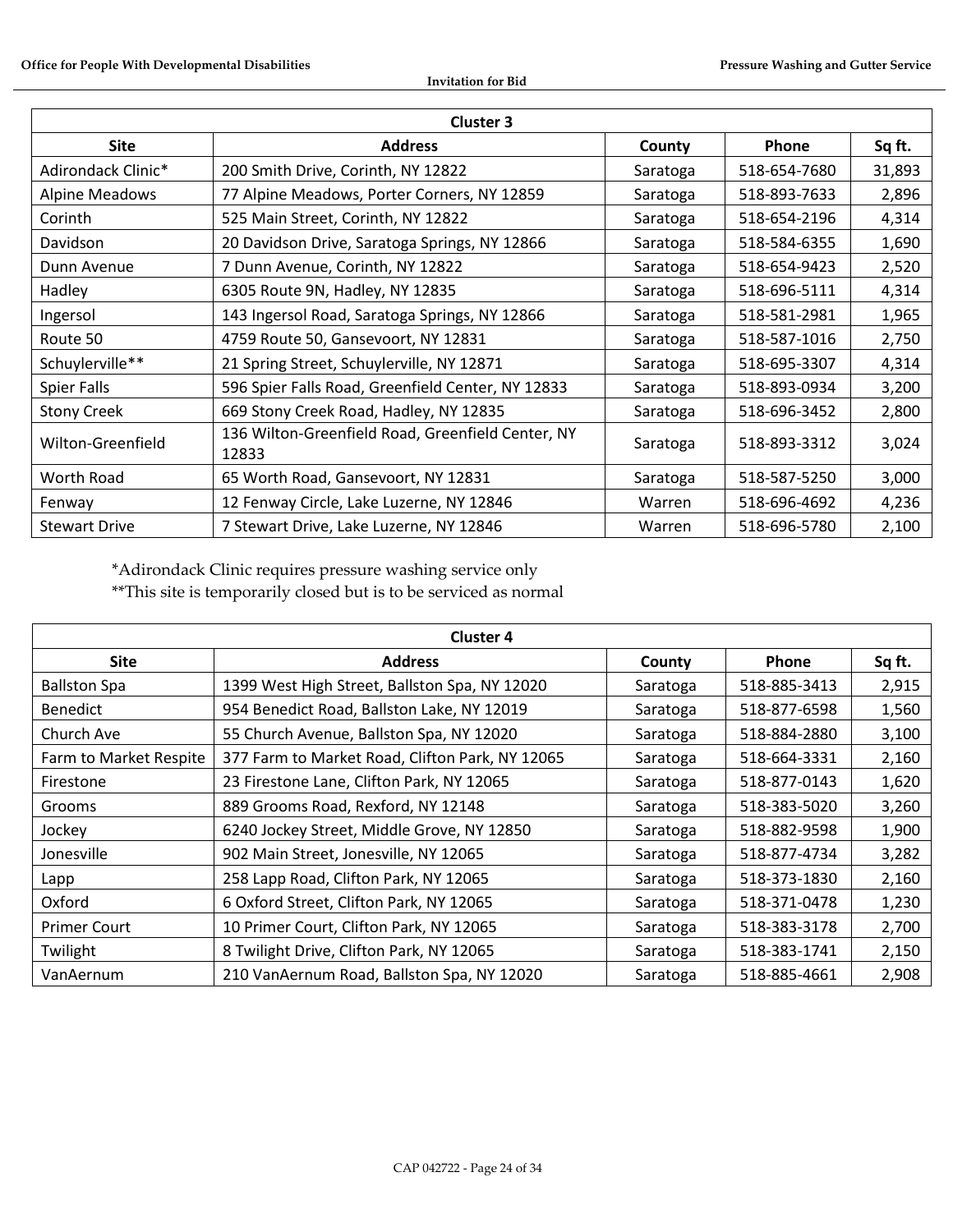| <b>Cluster 5</b>     |                                                 |             |              |        |  |  |  |
|----------------------|-------------------------------------------------|-------------|--------------|--------|--|--|--|
| <b>Site</b>          | <b>Address</b>                                  | County      | <b>Phone</b> | Sq ft. |  |  |  |
| <b>Albany Street</b> | 2415 Albany Street, Schenectady, NY 12304       | Schenectady | 518-372-9316 | 2,400  |  |  |  |
| Broadway             | 2317 Broadway, Schenectady, NY 12306            | Schenectady | 518-393-7316 | 2,783  |  |  |  |
| Karenwald            | 804 Karenwald Lane, Schenectady, NY 12309       | Schenectady | 518-370-0375 | 3,840  |  |  |  |
| Keyes                | 1383 Keyes Avenue, Schenectady, NY 12309        | Schenectady | 518-377-7883 | 2,800  |  |  |  |
| Pine Ridge           | 2303 Pine Ridge Road, Niskayuna, NY 12309       | Schenectady | 518-377-2835 | 3,060  |  |  |  |
| Route 7 IRA          | 2200 Troy/Schenectady Road, Niskayuna, NY 12309 | Schenectady | 518-344-7506 | 2,000  |  |  |  |
| Union                | 1212 Union Street, Schenectady, NY 12308        | Schenectady | 518-346-1185 | 3,300  |  |  |  |
| Middleburgh**        | 195 Grove Street, Middleburgh, NY 12122         | Schoharie   | 518-827-7300 | 3,390  |  |  |  |

\*\*This site is temporarily closed but is to be serviced as normal

| <b>Cluster 6</b>                                                                    |                                               |              |              |        |  |  |  |
|-------------------------------------------------------------------------------------|-----------------------------------------------|--------------|--------------|--------|--|--|--|
| <b>Site</b>                                                                         | <b>Address</b>                                | County       | <b>Phone</b> | Sq ft. |  |  |  |
| Arberger                                                                            | Warren                                        | 518-743-1754 | 1,500        |        |  |  |  |
| East Holcomb**                                                                      | 518-251-5195                                  | 2,400        |              |        |  |  |  |
| Glens Falls**<br>126 Warren Street, Glens Falls, NY 12801<br>518-798-3784<br>Warren |                                               |              |              |        |  |  |  |
| Hubbell<br>40 Hubbell Lane, Lake George, NY 12845<br>Warren                         |                                               |              | 518-668-9621 | 3,456  |  |  |  |
| McCormack                                                                           | 25 McCormack Drive, Lake George, NY 12845     | Warren       | 518-743-9201 | 2,120  |  |  |  |
| Meadow Lane                                                                         | 40 Meadow Lane, Queensbury, NY 12804          | Warren       | 518-792-6120 | 1,840  |  |  |  |
| Old Post<br>3 Old Post Road, Lake George, NY 12845                                  |                                               | Warren       | 518-668-5426 | 1,750  |  |  |  |
| Platt                                                                               | 74 Platt Street, Glens Falls, NY 12801        | Warren       | 518-743-9550 | 2,400  |  |  |  |
| Queensbury Day Hab+                                                                 | 613 Sherman Avenue, Queensbury, NY 12804      | Warren       | 518-761-4052 | 2,496  |  |  |  |
| Sweet Road                                                                          | 56 Sweet Road, Queensbury, NY 12804           | Warren       | 518-761-0052 | 1,800  |  |  |  |
| 24 Webster Avenue, Glens Falls, NY 12801<br>Webster                                 |                                               | Warren       | 518-743-0945 | 2,680  |  |  |  |
| Leland                                                                              | 11 Leland Street, South Glens Falls, NY 12803 | Saratoga     | 518-743-9614 | 2,100  |  |  |  |

\*\*These sites are temporarily closed but are to be serviced as normal †Queensbury Day Hab requires gutter cleaning/maintenance service only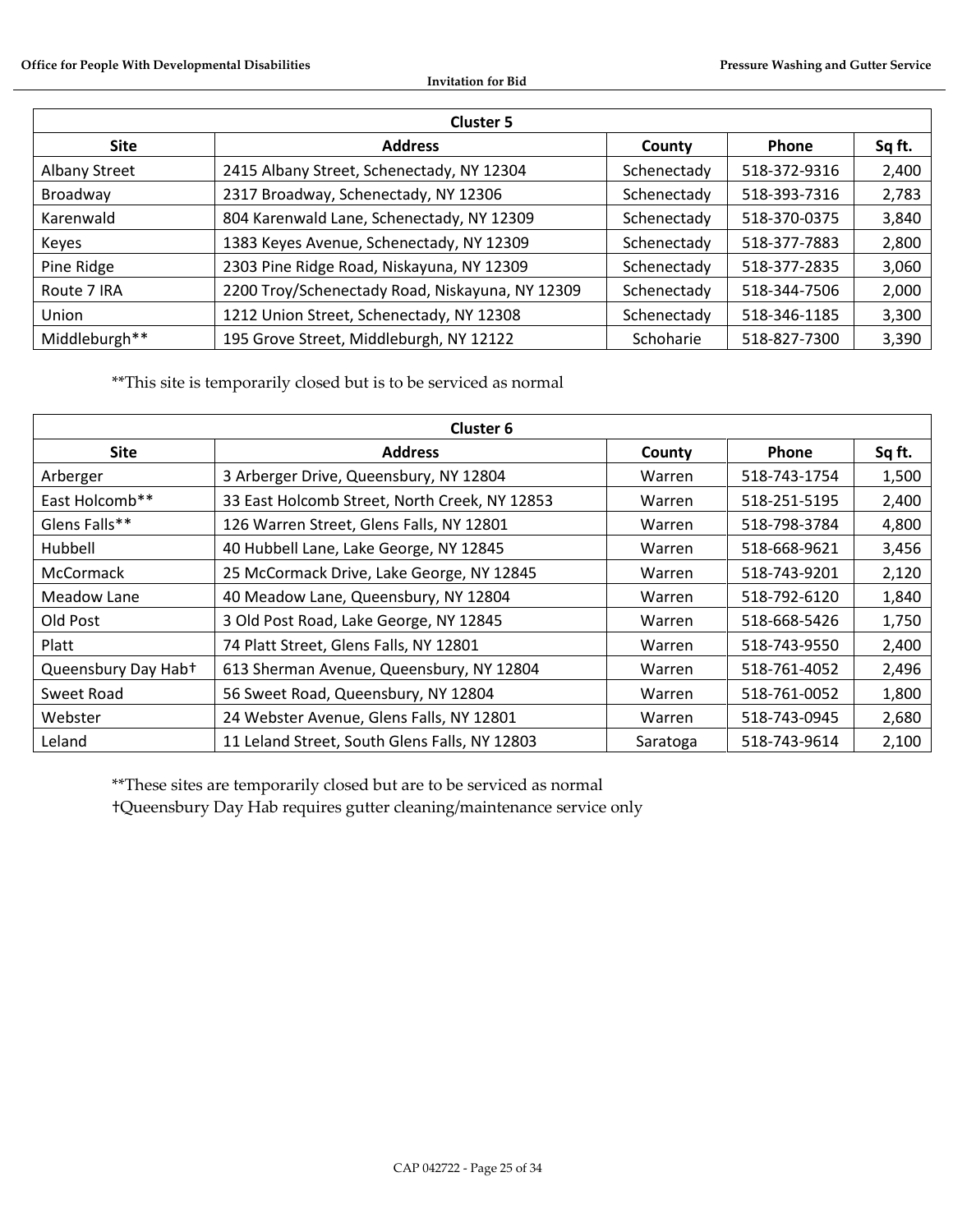| <b>Cluster 7</b>                                                                      |                                                                          |            |              |       |  |  |  |
|---------------------------------------------------------------------------------------|--------------------------------------------------------------------------|------------|--------------|-------|--|--|--|
| <b>Site</b><br><b>Address</b><br><b>Phone</b><br>County                               |                                                                          |            |              |       |  |  |  |
| Arlington**                                                                           | 11 Bowen Hill Road, Cambridge, NY 12816                                  | Washington | 518-677-2175 | 1,500 |  |  |  |
| <b>Bascom Drive</b>                                                                   | 7 Bascom Drive, Fort Edward, NY 12828                                    | Washington | 518-746-1363 | 2,780 |  |  |  |
| <b>Blackhouse Road</b>                                                                | 300 Blackhouse Road, Fort Edward, NY 12828<br>518-747-7411<br>Washington |            |              |       |  |  |  |
| 160 Butler Road, Fort Edward, NY 12828<br>Washington<br>518-798-0867<br><b>Butler</b> |                                                                          |            |              |       |  |  |  |
| Cambridge**                                                                           | 24 Mountainview Drive, Cambridge, NY 12816                               | Washington | 518-677-2697 | 1,308 |  |  |  |
| 239 General Fellows Road, Greenwich, NY 12834<br>518-695-3439<br>Washington<br>Easton |                                                                          |            |              | 4,314 |  |  |  |
| 387 Gansevoort Road, Fort Edward, NY 12828<br>Gansevoort                              |                                                                          | Washington | 518-798-5014 | 2,100 |  |  |  |
| Gillis<br>125 Gillis Road, Greenwich, NY 12834                                        |                                                                          | Washington | 518-692-2319 | 2,041 |  |  |  |
| Green Barn                                                                            | 53 Green Barn Road, Hudson Falls, NY 12839<br>Washington                 |            | 518-746-1154 | 2,340 |  |  |  |
| Hampton                                                                               | 2243 State Route 22A, Hampton, NY 12837                                  | Washington | 518-282-9703 | 4,400 |  |  |  |
| Perkins                                                                               | 62 Perkins Drive, Hudson Falls, NY 12839                                 | Washington | 518-746-1719 | 1,849 |  |  |  |
| Perry Hill                                                                            | 117 Perry Hill Road, Shushan, NY 12873                                   | Washington | 518-854-7324 | 2,940 |  |  |  |
| Salem                                                                                 | 4396 Route 22, Salem, NY 12865                                           | Washington | 518-854-3717 | 1,536 |  |  |  |
| Skellie**                                                                             | 269 Skellie Road, Greenwich, NY 12834                                    | Washington | 518-854-3515 | 1,400 |  |  |  |
| Tripoli                                                                               | 17 Tripoli Road, Hudson Falls, NY 12839                                  | Washington | 518-792-0621 | 2,518 |  |  |  |

\*\*These sites are temporarily closed but are to be serviced as normal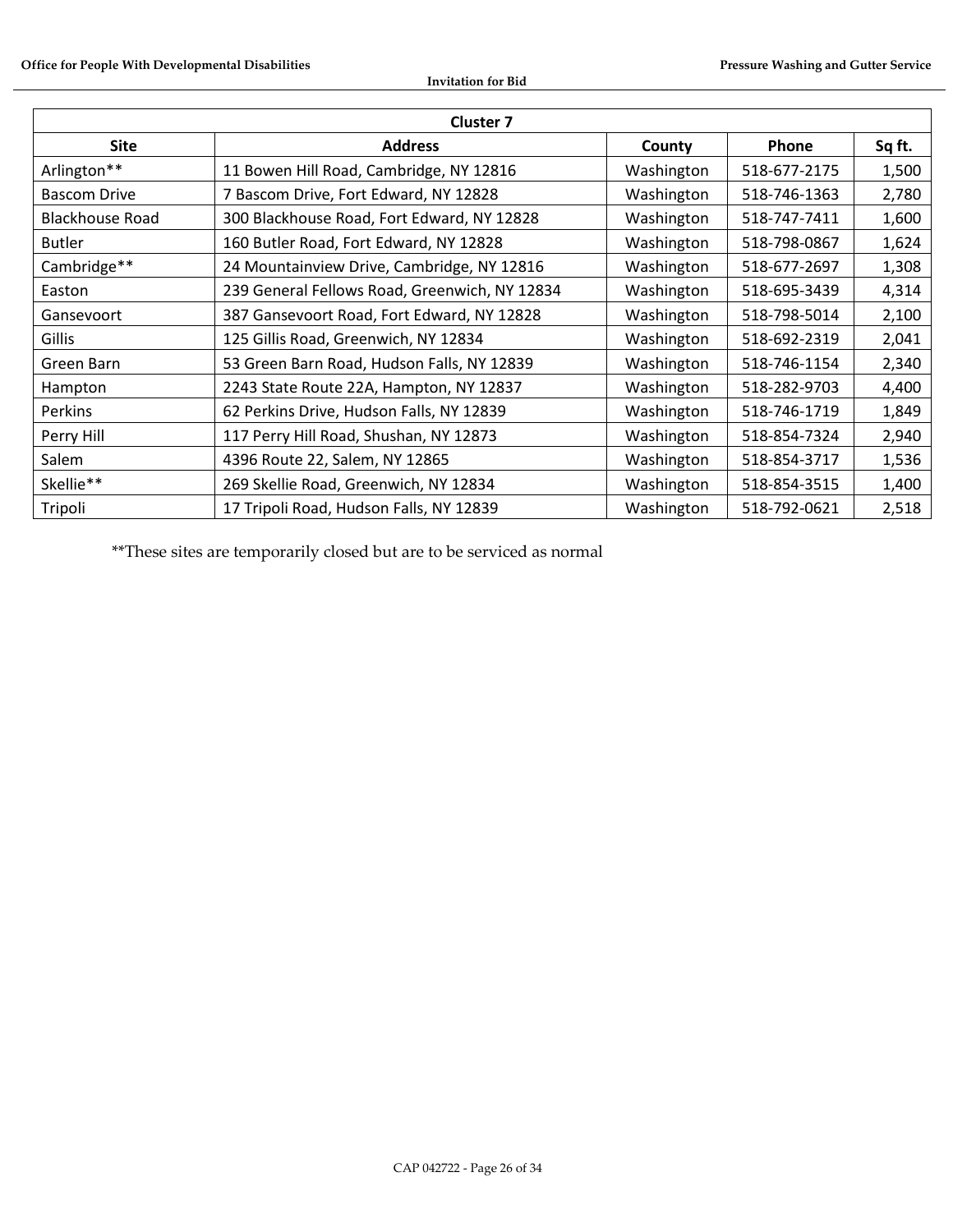# **Cost Proposal Form**

<span id="page-26-0"></span>**Instructions: Bids are to be placed per cluster. Awards will be made by cluster. All sites within a cluster must be serviced.**

**For each cluster that you wish to bid on, you must place a Price per Cleaning/Maintenance for each site in column A. Multiply this price by the Annual # of Cleanings in column B, then place the resulting amount for the Annual Cost of Cleaning/Maintenance in column C. Add the amount in column C to the Price per Annual Pressure Washing placed in column D to get the Total Annual Cost per Site in column E.**

**The total bid for the cluster is the sum of Column E, which makes up the Grand Total Annual Cost.**

**You may bid on one or multiple clusters. Bidders may be awarded one or more clusters and multiple contracts may be awarded.**

**Record all Grand Total Annual Costs for each cluster you are bidding on the Cost Proposal Summary and Signature Page on Page 33.**

| <b>Cluster 1</b>                           |                                                 |                                                  |                                                                            |                                                           |                                                       |  |
|--------------------------------------------|-------------------------------------------------|--------------------------------------------------|----------------------------------------------------------------------------|-----------------------------------------------------------|-------------------------------------------------------|--|
| <b>Site</b>                                | Price per<br><b>Cleaning/Maintenance</b><br>(A) | Annual #<br><b>of</b><br><b>Cleanings</b><br>(B) | <b>Annual Cost of</b><br><b>Cleaning/Maintenance</b><br>$(A \times B = C)$ | <b>Price per Annual</b><br><b>Pressure Washing</b><br>(D) | <b>Total Annual Cost</b><br>per Site<br>$(C + D = E)$ |  |
| <b>Boght Road</b>                          |                                                 | 2                                                |                                                                            |                                                           |                                                       |  |
| <b>Buchanan</b>                            |                                                 | 2                                                |                                                                            |                                                           |                                                       |  |
| Danielwood                                 |                                                 | $\overline{2}$                                   |                                                                            |                                                           |                                                       |  |
| Delaware                                   |                                                 | $\overline{2}$                                   |                                                                            |                                                           |                                                       |  |
| Feura Bush                                 |                                                 | $\overline{2}$                                   |                                                                            |                                                           |                                                       |  |
| Hillcrest                                  |                                                 | $\overline{2}$                                   |                                                                            |                                                           |                                                       |  |
| Holmesdale Respite                         |                                                 | $\overline{2}$                                   |                                                                            |                                                           |                                                       |  |
| Kenwood                                    |                                                 | 2                                                |                                                                            |                                                           |                                                       |  |
| Maple Lane North                           |                                                 | $\overline{2}$                                   |                                                                            |                                                           |                                                       |  |
| Marie Avenue                               |                                                 | $\overline{2}$                                   |                                                                            |                                                           |                                                       |  |
| <b>Grand Total Annual Cost - Cluster 1</b> |                                                 |                                                  |                                                                            |                                                           |                                                       |  |

Vendor Name: \_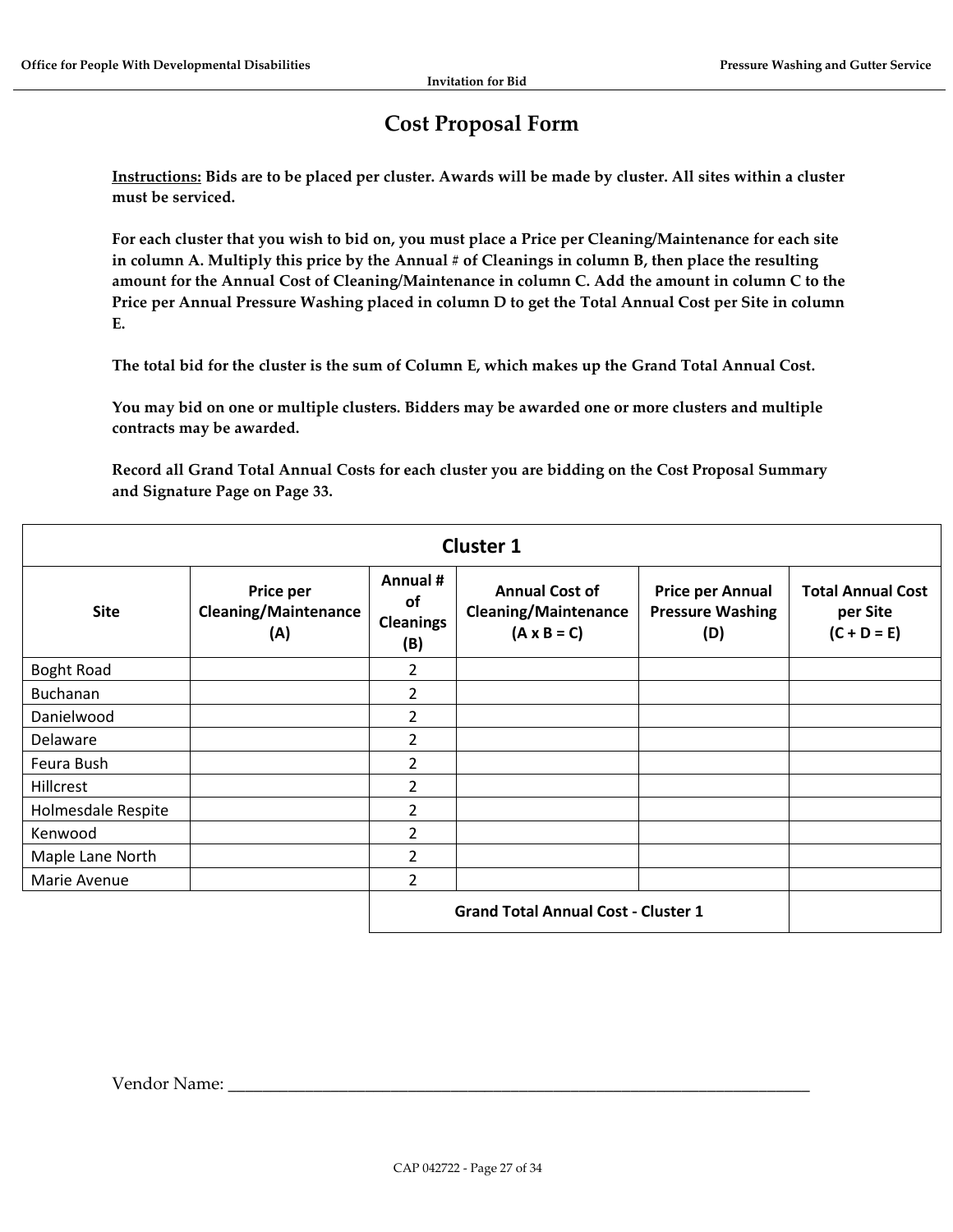| <b>Cluster 2</b>                           |                                                 |                                           |                                                                            |                                                           |                                                       |  |  |
|--------------------------------------------|-------------------------------------------------|-------------------------------------------|----------------------------------------------------------------------------|-----------------------------------------------------------|-------------------------------------------------------|--|--|
| <b>Site</b>                                | Price per<br><b>Cleaning/Maintenance</b><br>(A) | Annual #<br>of<br><b>Cleanings</b><br>(B) | <b>Annual Cost of</b><br><b>Cleaning/Maintenance</b><br>$(A \times B = C)$ | <b>Price per Annual</b><br><b>Pressure Washing</b><br>(D) | <b>Total Annual Cost</b><br>per Site<br>$(C + D = E)$ |  |  |
| 24th Street                                |                                                 | 2                                         |                                                                            |                                                           |                                                       |  |  |
| 3rd Avenue                                 |                                                 | $\overline{2}$                            |                                                                            |                                                           |                                                       |  |  |
| <b>Best Road</b>                           |                                                 | 2                                         |                                                                            |                                                           |                                                       |  |  |
| <b>Brookview</b>                           |                                                 | 2                                         |                                                                            |                                                           |                                                       |  |  |
| Greenwood                                  |                                                 | $\mathcal{P}$                             |                                                                            |                                                           |                                                       |  |  |
| McChesney                                  |                                                 | $\mathfrak z$                             |                                                                            |                                                           |                                                       |  |  |
| Phillips                                   |                                                 | 2                                         |                                                                            |                                                           |                                                       |  |  |
| <b>Tibbits</b>                             |                                                 | $\overline{2}$                            |                                                                            |                                                           |                                                       |  |  |
| Western                                    |                                                 | 2                                         |                                                                            |                                                           |                                                       |  |  |
| <b>Grand Total Annual Cost - Cluster 2</b> |                                                 |                                           |                                                                            |                                                           |                                                       |  |  |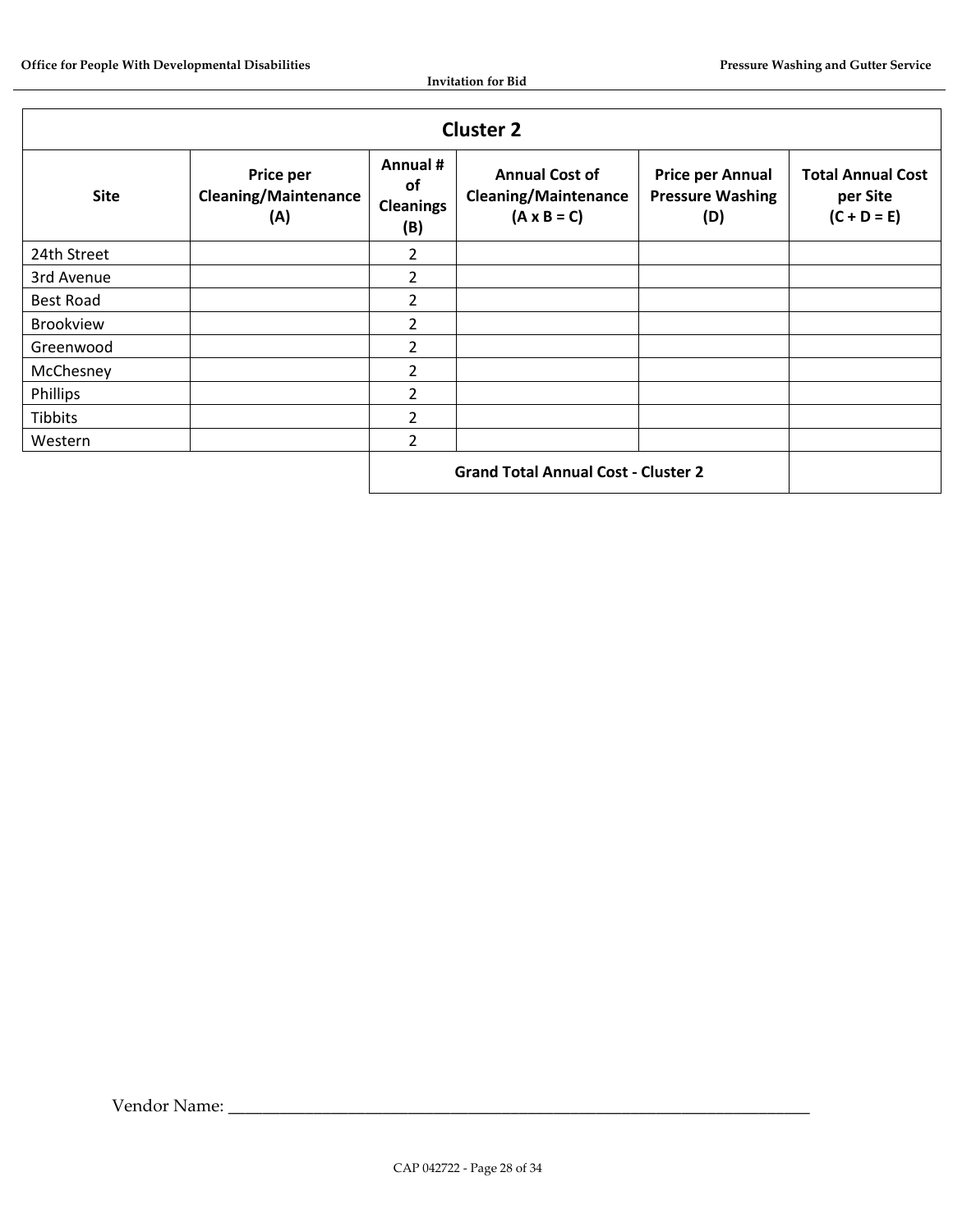| <b>Cluster 3</b>                           |                                                 |                                                  |                                                                            |                                                           |                                                       |  |
|--------------------------------------------|-------------------------------------------------|--------------------------------------------------|----------------------------------------------------------------------------|-----------------------------------------------------------|-------------------------------------------------------|--|
| <b>Site</b>                                | Price per<br><b>Cleaning/Maintenance</b><br>(A) | Annual #<br><b>of</b><br><b>Cleanings</b><br>(B) | <b>Annual Cost of</b><br><b>Cleaning/Maintenance</b><br>$(A \times B = C)$ | <b>Price per Annual</b><br><b>Pressure Washing</b><br>(D) | <b>Total Annual Cost</b><br>per Site<br>$(C + D = E)$ |  |
| Adirondack Clinic*                         | N/A                                             | $\mathbf 0$                                      | N/A                                                                        |                                                           |                                                       |  |
| <b>Alpine Meadows</b>                      |                                                 | $\overline{2}$                                   |                                                                            |                                                           |                                                       |  |
| Corinth                                    |                                                 | $\overline{2}$                                   |                                                                            |                                                           |                                                       |  |
| Davidson                                   |                                                 | $\overline{2}$                                   |                                                                            |                                                           |                                                       |  |
| Dunn Avenue                                |                                                 | $\overline{2}$                                   |                                                                            |                                                           |                                                       |  |
| Hadley                                     |                                                 | $\overline{2}$                                   |                                                                            |                                                           |                                                       |  |
| Ingersol                                   |                                                 | $\overline{2}$                                   |                                                                            |                                                           |                                                       |  |
| Route 50                                   |                                                 | $\overline{2}$                                   |                                                                            |                                                           |                                                       |  |
| Schuylerville**                            |                                                 | $\overline{2}$                                   |                                                                            |                                                           |                                                       |  |
| <b>Spier Falls</b>                         |                                                 | $\overline{2}$                                   |                                                                            |                                                           |                                                       |  |
| <b>Stony Creek</b>                         |                                                 | $\overline{2}$                                   |                                                                            |                                                           |                                                       |  |
| Wilton-Greenfield                          |                                                 | $\overline{2}$                                   |                                                                            |                                                           |                                                       |  |
| Worth Road                                 |                                                 | $\overline{2}$                                   |                                                                            |                                                           |                                                       |  |
| Fenway                                     |                                                 | $\overline{2}$                                   |                                                                            |                                                           |                                                       |  |
| <b>Stewart Drive</b>                       |                                                 | $\overline{2}$                                   |                                                                            |                                                           |                                                       |  |
| <b>Grand Total Annual Cost - Cluster 3</b> |                                                 |                                                  |                                                                            |                                                           |                                                       |  |

\*Adirondack Clinic requires pressure washing service only

\*\*This site is temporarily closed but is to be serviced as normal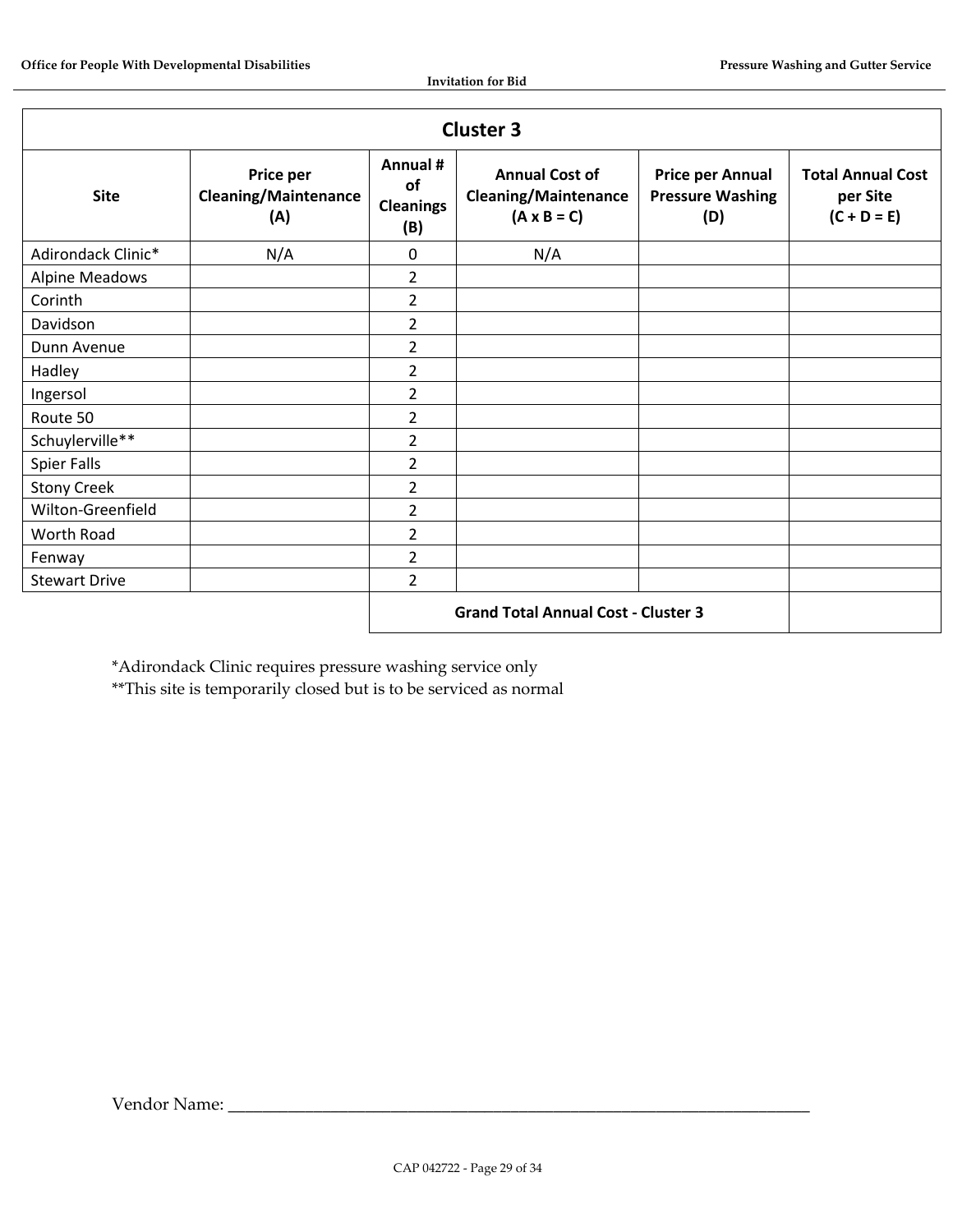| <b>Cluster 4</b>    |                                                 |                                                  |                                                                            |                                                           |                                                       |
|---------------------|-------------------------------------------------|--------------------------------------------------|----------------------------------------------------------------------------|-----------------------------------------------------------|-------------------------------------------------------|
| <b>Site</b>         | Price per<br><b>Cleaning/Maintenance</b><br>(A) | Annual #<br><b>of</b><br><b>Cleanings</b><br>(B) | <b>Annual Cost of</b><br><b>Cleaning/Maintenance</b><br>$(A \times B = C)$ | <b>Price per Annual</b><br><b>Pressure Washing</b><br>(D) | <b>Total Annual Cost</b><br>per Site<br>$(C + D = E)$ |
| <b>Ballston Spa</b> |                                                 | $\overline{2}$                                   |                                                                            |                                                           |                                                       |
| <b>Benedict</b>     |                                                 | $\overline{2}$                                   |                                                                            |                                                           |                                                       |
| Church Ave          |                                                 | $\overline{2}$                                   |                                                                            |                                                           |                                                       |
| Farm to Market      |                                                 | $\overline{2}$                                   |                                                                            |                                                           |                                                       |
| Firestone           |                                                 | $\overline{2}$                                   |                                                                            |                                                           |                                                       |
| Grooms              |                                                 | $\overline{2}$                                   |                                                                            |                                                           |                                                       |
| Jockey              |                                                 | $\overline{2}$                                   |                                                                            |                                                           |                                                       |
| Jonesville          |                                                 | $\overline{2}$                                   |                                                                            |                                                           |                                                       |
| Lapp                |                                                 | $\overline{2}$                                   |                                                                            |                                                           |                                                       |
| Oxford              |                                                 | $\overline{2}$                                   |                                                                            |                                                           |                                                       |
| <b>Primer Court</b> |                                                 | 2                                                |                                                                            |                                                           |                                                       |
| Twilight            |                                                 | $\overline{2}$                                   |                                                                            |                                                           |                                                       |
| VanAernum           |                                                 | $\overline{2}$                                   |                                                                            |                                                           |                                                       |
|                     | <b>Grand Total Annual Cost - Cluster 4</b>      |                                                  |                                                                            |                                                           |                                                       |

| <b>Cluster 5</b>     |                                                 |                                                  |                                                                            |                                                           |                                                       |
|----------------------|-------------------------------------------------|--------------------------------------------------|----------------------------------------------------------------------------|-----------------------------------------------------------|-------------------------------------------------------|
| <b>Site</b>          | Price per<br><b>Cleaning/Maintenance</b><br>(A) | Annual #<br><b>of</b><br><b>Cleanings</b><br>(B) | <b>Annual Cost of</b><br><b>Cleaning/Maintenance</b><br>$(A \times B = C)$ | <b>Price per Annual</b><br><b>Pressure Washing</b><br>(D) | <b>Total Annual Cost</b><br>per Site<br>$(C + D = E)$ |
| <b>Albany Street</b> |                                                 | 2                                                |                                                                            |                                                           |                                                       |
| Broadway             |                                                 | 2                                                |                                                                            |                                                           |                                                       |
| Karenwald            |                                                 | $\overline{2}$                                   |                                                                            |                                                           |                                                       |
| Keyes                |                                                 | $\overline{2}$                                   |                                                                            |                                                           |                                                       |
| Pine Ridge           |                                                 | $\overline{2}$                                   |                                                                            |                                                           |                                                       |
| Route 7 IRA          |                                                 | $\mathcal{L}$                                    |                                                                            |                                                           |                                                       |
| Union                |                                                 | 2                                                |                                                                            |                                                           |                                                       |
| Middleburgh**        |                                                 | $\mathcal{P}$                                    |                                                                            |                                                           |                                                       |
|                      |                                                 |                                                  | <b>Grand Total Annual Cost - Cluster 5</b>                                 |                                                           |                                                       |

\*\*This site is temporarily closed but is to be serviced as normal

Vendor Name: \_\_\_\_\_\_\_\_\_\_\_\_\_\_\_\_\_\_\_\_\_\_\_\_\_\_\_\_\_\_\_\_\_\_\_\_\_\_\_\_\_\_\_\_\_\_\_\_\_\_\_\_\_\_\_\_\_\_\_\_\_\_\_\_\_\_\_\_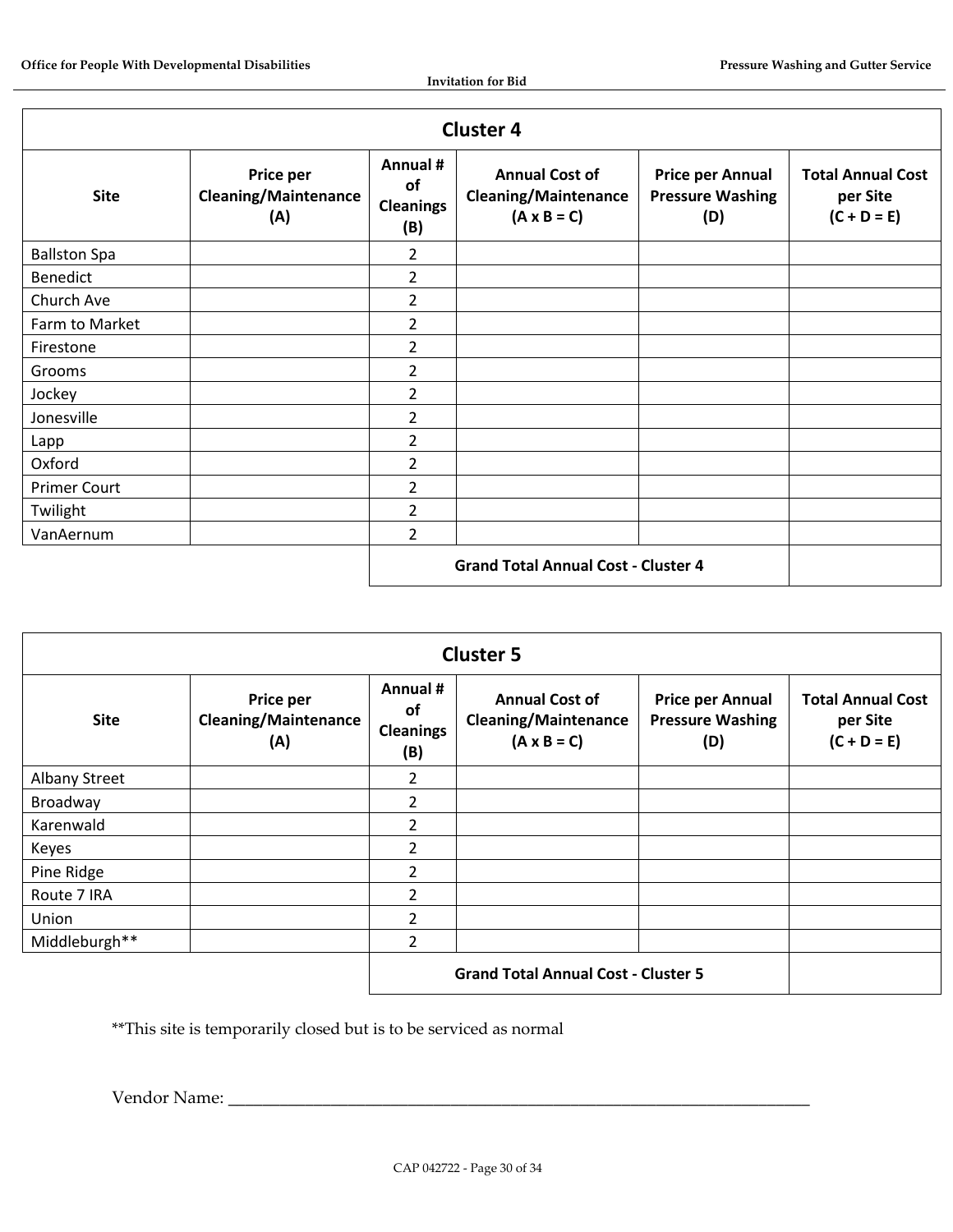| <b>Cluster 6</b>    |                                                 |                                            |                                                                            |                                                           |                                                       |
|---------------------|-------------------------------------------------|--------------------------------------------|----------------------------------------------------------------------------|-----------------------------------------------------------|-------------------------------------------------------|
| <b>Site</b>         | Price per<br><b>Cleaning/Maintenance</b><br>(A) | Annual #<br>of<br><b>Cleanings</b><br>(B)  | <b>Annual Cost of</b><br><b>Cleaning/Maintenance</b><br>$(A \times B = C)$ | <b>Price per Annual</b><br><b>Pressure Washing</b><br>(D) | <b>Total Annual Cost</b><br>per Site<br>$(C + D = E)$ |
| Arberger            |                                                 | 2                                          |                                                                            |                                                           |                                                       |
| East Holcomb**      |                                                 | 2                                          |                                                                            |                                                           |                                                       |
| Glens Falls**       |                                                 | $\overline{2}$                             |                                                                            |                                                           |                                                       |
| Hubbell             |                                                 | $\overline{2}$                             |                                                                            |                                                           |                                                       |
| McCormack           |                                                 | $\overline{2}$                             |                                                                            |                                                           |                                                       |
| Meadow Lane         |                                                 | 2                                          |                                                                            |                                                           |                                                       |
| Old Post            |                                                 | 2                                          |                                                                            |                                                           |                                                       |
| Platt               |                                                 | $\overline{2}$                             |                                                                            |                                                           |                                                       |
| Queensbury Day Hab+ |                                                 | $\overline{2}$                             |                                                                            | N/A                                                       |                                                       |
| Sweet Road          |                                                 | 2                                          |                                                                            |                                                           |                                                       |
| Webster             |                                                 | 2                                          |                                                                            |                                                           |                                                       |
| Leland              |                                                 | $\overline{2}$                             |                                                                            |                                                           |                                                       |
|                     |                                                 | <b>Grand Total Annual Cost - Cluster 6</b> |                                                                            |                                                           |                                                       |

\*\*These sites are temporarily closed but are to be serviced as normal

†Queensbury Day Hab requires gutter cleaning/maintenance service only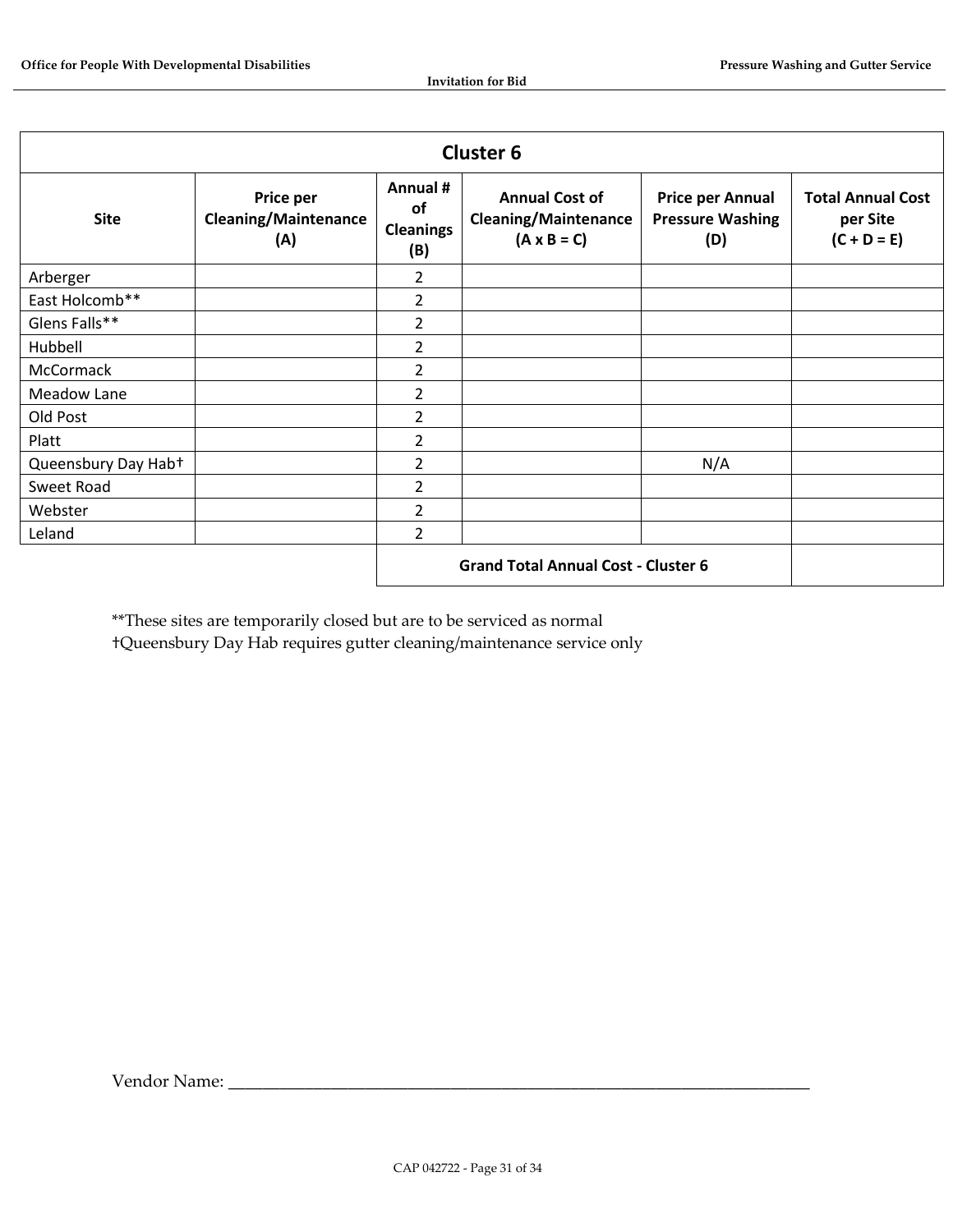| <b>Cluster 7</b>       |                                                 |                                           |                                                                            |                                                           |                                                       |
|------------------------|-------------------------------------------------|-------------------------------------------|----------------------------------------------------------------------------|-----------------------------------------------------------|-------------------------------------------------------|
| <b>Site</b>            | Price per<br><b>Cleaning/Maintenance</b><br>(A) | Annual #<br>of<br><b>Cleanings</b><br>(B) | <b>Annual Cost of</b><br><b>Cleaning/Maintenance</b><br>$(A \times B = C)$ | <b>Price per Annual</b><br><b>Pressure Washing</b><br>(D) | <b>Total Annual Cost</b><br>per Site<br>$(C + D = E)$ |
| Arlington**            |                                                 | $\overline{2}$                            |                                                                            |                                                           |                                                       |
| <b>Bascom Drive</b>    |                                                 | $\overline{2}$                            |                                                                            |                                                           |                                                       |
| <b>Blackhouse Road</b> |                                                 | $\overline{2}$                            |                                                                            |                                                           |                                                       |
| <b>Butler</b>          |                                                 | $\overline{2}$                            |                                                                            |                                                           |                                                       |
| Cambridge**            |                                                 | $\overline{2}$                            |                                                                            |                                                           |                                                       |
| Easton                 |                                                 | 2                                         |                                                                            |                                                           |                                                       |
| Gansevoort             |                                                 | $\overline{2}$                            |                                                                            |                                                           |                                                       |
| Gillis                 |                                                 | $\overline{2}$                            |                                                                            |                                                           |                                                       |
| Green Barn             |                                                 | $\overline{2}$                            |                                                                            |                                                           |                                                       |
| Hampton                |                                                 | $\overline{2}$                            |                                                                            |                                                           |                                                       |
| Perkins                |                                                 | $\overline{2}$                            |                                                                            |                                                           |                                                       |
| Perry Hill             |                                                 | $\overline{2}$                            |                                                                            |                                                           |                                                       |
| Salem                  |                                                 | $\overline{2}$                            |                                                                            |                                                           |                                                       |
| Skellie**              |                                                 | $\overline{2}$                            |                                                                            |                                                           |                                                       |
| Tripoli                |                                                 | $\overline{2}$                            |                                                                            |                                                           |                                                       |
| Arlington**            |                                                 | $\overline{2}$                            |                                                                            |                                                           |                                                       |
| <b>Bascom Drive</b>    |                                                 | $\overline{2}$                            |                                                                            |                                                           |                                                       |
|                        |                                                 |                                           | <b>Grand Total Annual Cost - Cluster 7</b>                                 |                                                           |                                                       |

\*\*These sites are temporarily closed but are to be serviced as normal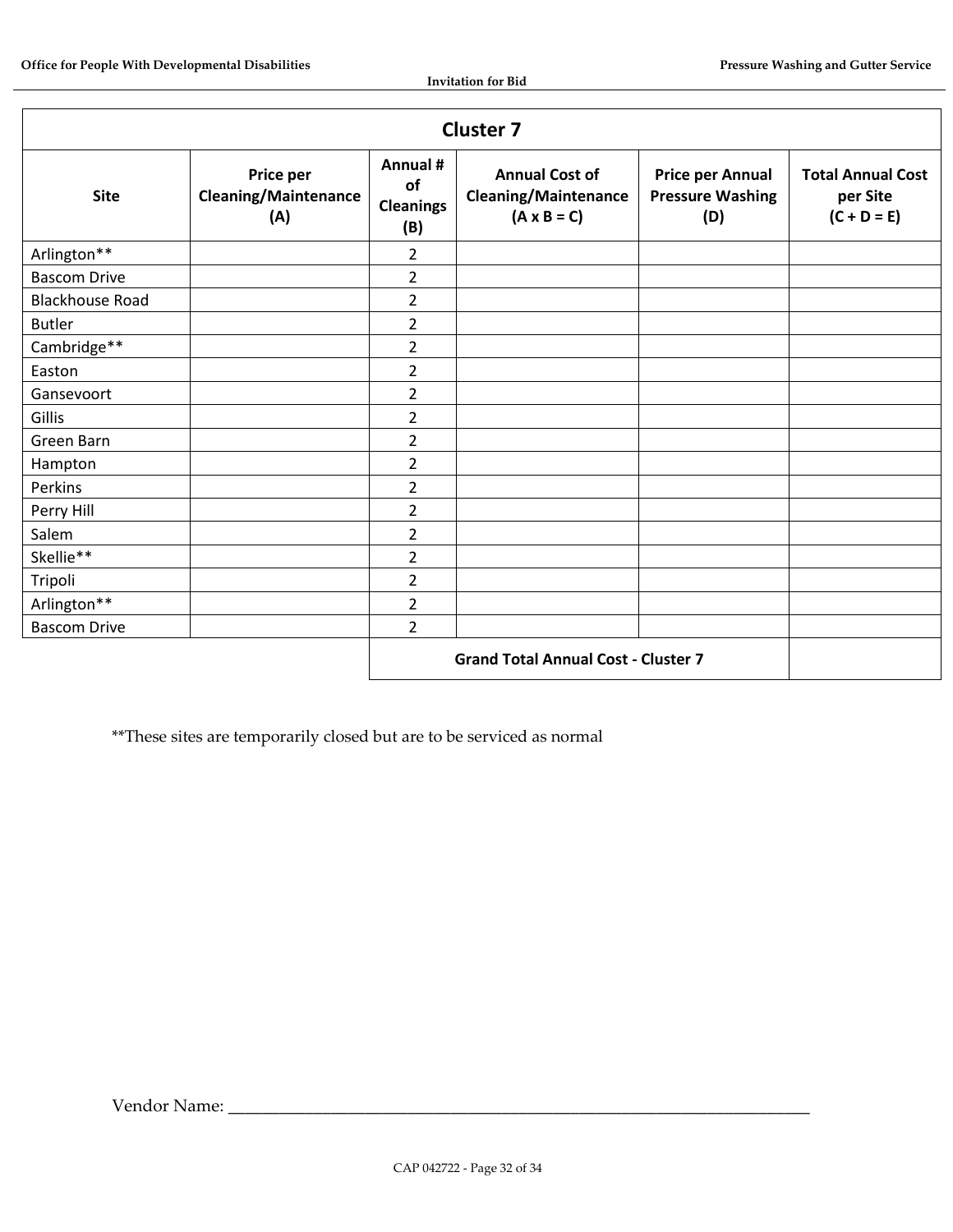# **Cost Proposal Summary and Signature Page**

| <b>Cluster</b> | <b>Grand Total Annual Cost</b> |
|----------------|--------------------------------|
| $\mathbf{1}$   | \$                             |
| $\overline{2}$ | $\varsigma$                    |
| 3              | \$                             |
| $\overline{4}$ | $\varsigma$                    |
| 5              | \$                             |
| 6              | $\varsigma$                    |
|                | \$                             |

Bidder Signature **Print Name & Title** This bid is valid for \_\_\_\_\_\_\_\_\_\_\_ days (Bids shall be valid for not less than 180 days) Name of Company: Address: Federal ID Number: Telephone: Date: Fax: